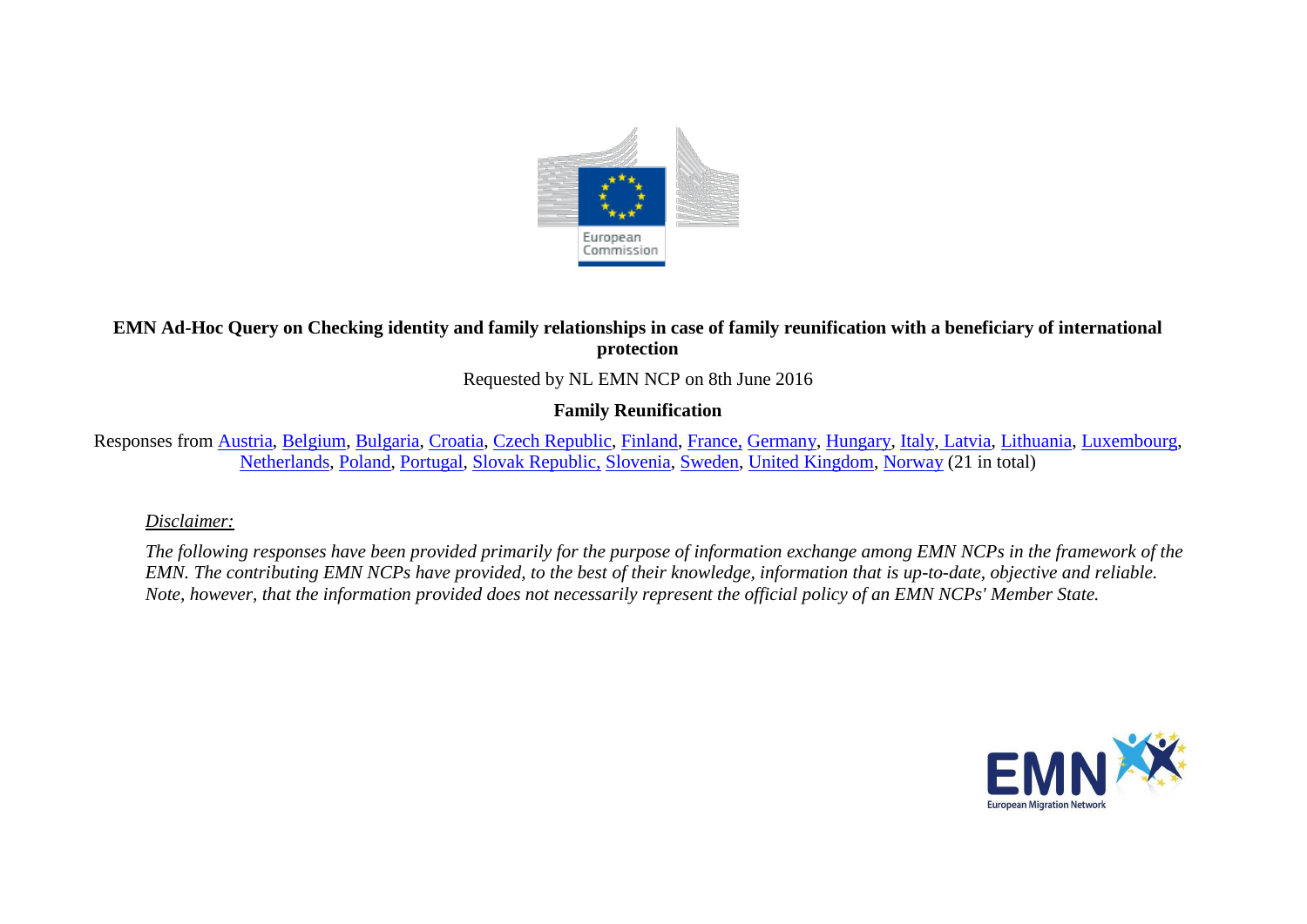#### **Background information:**

The migration crisis has resulted in a large increase in the granting of international protections statuses. In turn, this has caused an increase in the applications for family reunification.

Many beneficiaries of international protection, and Eritreans in particular, claim that they cannot provide official documentary evidence of their identity and family relationship. The Netherlands offers in most of such cases the possibility of DNA research for biological children and/or an ID interview for partners and non-biological children. The Netherlands experiences that DNA research and/or an ID interview for Eritrean beneficiaries of international protection in particular often lead to negative results and no shows at the Embassy, and by consequence to a rejection of the application for family reunification.

The Netherlands would like to know how this element in the policy of the family reunification policy is implemented in other Member States in order to critically review our own practice and identify good practices.

The results of this Ad hoc Query will also feed into the upcoming EMN Focused Study on family reunification.

# **Questions**

- 1. 1. Which documentary evidence of identity and/or family relationship is required for beneficiaries of international protection and their family members when applying for family reunification (only official documents or also other documents)?
- 2. 2. Will the application for family reunification be rejected if a beneficiary of international protection and his family members cannot provide documentary evidence of the family relationship and the identity of the family members? Please specify.
- 3. 3. Are beneficiaries of international protection and their family members given the possibility for DNA research and/or an ID interview if they cannot provide documentary evidence of identity and/or family relationship? Please specify.
- 4. 4. In order to qualify for DNA research and/or an ID interview, is a beneficiary of international protection required to first make plausible why he/she doesn't have documentary evidence of identity and/or family relationship? Please specify.
- 5. 5. In order to qualify for DNA research and/or an ID interview, are the family members of a beneficiary of international protection required to first approach the authorities of the country of origin in order to ask ID documents or other documentary evidence of the family relationship? Please specify.
- 6. 6. Are beneficiaries of international protection and/or their family members from certain countries (such as Eritrea) exempted from the requirement to first approach the authorities of the country of origin and if so from which countries and under which conditions?
- 7. 7. Is a beneficiary of international protection obliged to pay for DNA research? Please specify.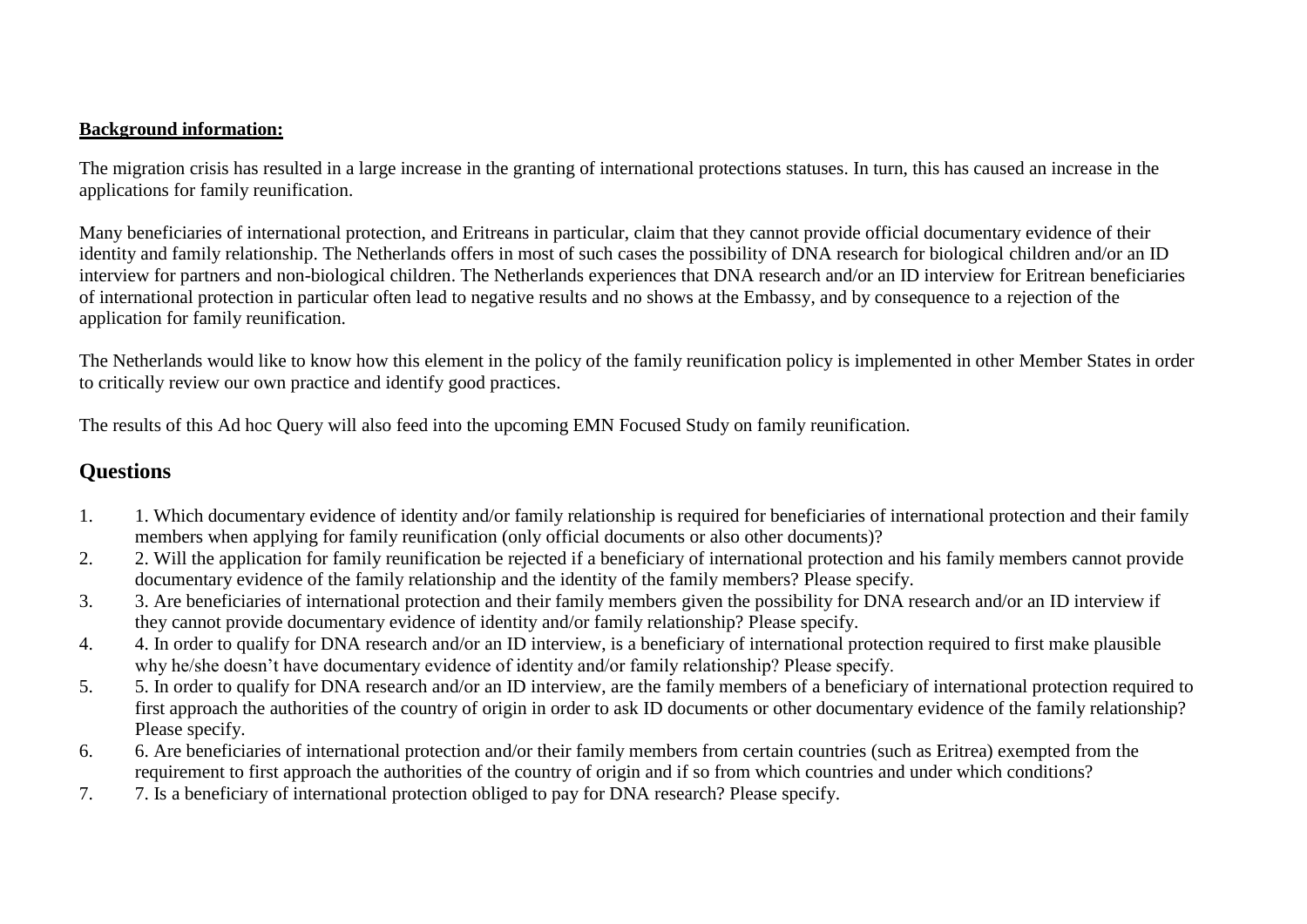# **Responses**

<span id="page-2-0"></span>

| Country | Wider<br><b>Dissemination</b> | <b>Response</b>                                                                                                                                                                                                                                                                                                                                                                                                                                                                                                                                                                                                                                                                                                                                                                                                                                                                                                                                                                                                                                                                                                                                                                                                                                                        |
|---------|-------------------------------|------------------------------------------------------------------------------------------------------------------------------------------------------------------------------------------------------------------------------------------------------------------------------------------------------------------------------------------------------------------------------------------------------------------------------------------------------------------------------------------------------------------------------------------------------------------------------------------------------------------------------------------------------------------------------------------------------------------------------------------------------------------------------------------------------------------------------------------------------------------------------------------------------------------------------------------------------------------------------------------------------------------------------------------------------------------------------------------------------------------------------------------------------------------------------------------------------------------------------------------------------------------------|
| Austria | Yes                           | 1. The following official documents are required: ID document, marriage certificate, birth certificate,<br>adoption certificate. Source: Federal Ministry of the Interior.<br>2. The family relationship between the applicants and the family members has to be shown. If no<br>documents can be produced, the applicant has to be informed about the possibility of a DNA-examination<br>at the representation authority. If the cooperation for the DNA-examination is denied, the probability is<br>not sufficient and the application will be rejected. Source: Federal Ministry of the Interior.<br>3. If the foreigner is not able to show an alleged family relationship through unobjectionable documents or<br>other suitable and equivalent means and no other means are available, the Federal Office for Immigration<br>and Asylum has to enable foreigners according to Art. 13 para 4 Federal Office for Immigration and<br>Asylum Procedures Act to undertake a DNA-examination at their own expense (respectively at the<br>expense of the federal state if the result is positive). If the persons concerned to not produce documentary<br>evidence of the family relationship, an interview is required before a DNA-analysis is conducted. Source: |
|         |                               | Federal Ministry of the Interior.<br>4. No. Source: Federal Ministry of the Interior.<br>5. A DNA-analysis is only possible as a last resort, as ultima ratio, if possible investigations of the officer<br>in charge do not lead to a clear result. The persons concerned do not have to approach the authorities of<br>the country of origin themselves. In the framework of cooperation of authorities, the Federal Office for<br>Immigration and Asylum has the possibility to ask the representation authority for verification of<br>allegations and statements of applicants in family reunification proceedings and for an examination of<br>certificates and documents. Source: Federal Ministry of the Interior.<br>6. A requirement to first approach the authorities of the country of origin does not exist in the Austrian<br>legislation. Source: Federal Ministry of the Interior.<br>7. Yes, according to Art. 13 para 4 Federal Office for Immigration and Asylum Procedures Act, a DNA-<br>examination is conducted first at the expense of the foreigner. Only if the DNA-analysis confirms the                                                                                                                                                    |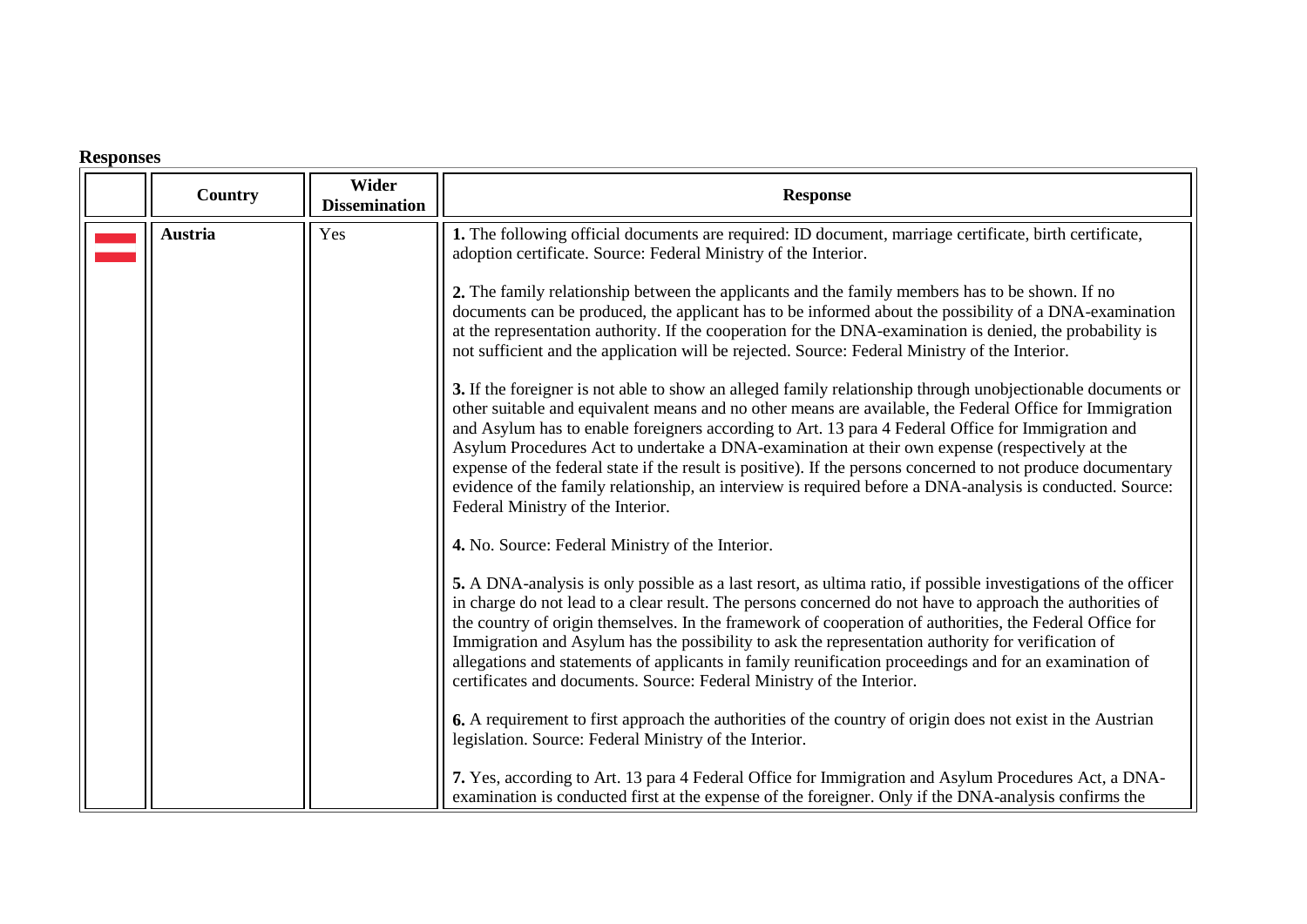<span id="page-3-0"></span>

|                |     | alleged relationship and the foreigner is in Austria, the costs are refunded by the Federal Office for<br>Immigration and Asylum or the Federal Administrative Court on application. Source: Federal Ministry of<br>the Interior.                                                                                                                                                                                                                                                                                                                                                                                                                                                                                                                                                                                                                                                                                       |
|----------------|-----|-------------------------------------------------------------------------------------------------------------------------------------------------------------------------------------------------------------------------------------------------------------------------------------------------------------------------------------------------------------------------------------------------------------------------------------------------------------------------------------------------------------------------------------------------------------------------------------------------------------------------------------------------------------------------------------------------------------------------------------------------------------------------------------------------------------------------------------------------------------------------------------------------------------------------|
| <b>Belgium</b> | Yes | 1. Ideally, a valid passport and official valid documents (legalized marriage certificate, birth certificate)<br>are submitted to prove the family relationship. However, if no valid documents are available or should the<br>documents produced by the applicant not comply with common international standards, the Immigration<br>Office can use other methods such as interviews or investigation. Other (official or non-official)<br>documents can also be taken into account. Lastly, when the family relationship cannot be sufficiently<br>established based on the documents, or in case of substantial contradictions between the family<br>reunification application and the asylum application of the sponsor, the Immigration Office will refuse the<br>application but can propose the voluntary option of a DNA-test (Art. 12bis of the Law of the immigration<br>law of 15.12.1980).<br>2. See above. |
|                |     | 3. See above.                                                                                                                                                                                                                                                                                                                                                                                                                                                                                                                                                                                                                                                                                                                                                                                                                                                                                                           |
|                |     | 4. Not necessarily. Depending on the country of origin or nationality, additional information might be<br>required concerning the reason why documentary evidence cannot be provided. Since the administration is<br>aware of the difficulties/impossibility that exists in certain countries to obtain official documents,<br>additional information is not always necessary.                                                                                                                                                                                                                                                                                                                                                                                                                                                                                                                                          |
|                |     | 5. If the family members are not refugees/beneficiaries of international protection themselves, the general<br>rules are applicable (see point 1). If they are refugees/beneficiaries of international protection themselves,<br>they will not be asked to approach their own authorities.                                                                                                                                                                                                                                                                                                                                                                                                                                                                                                                                                                                                                              |
|                |     | 6. See also point 5. Initially, there are no nationalities officially exempted from the requirement of<br>approaching their own authorities. However, based on the current situation of a country or the personal<br>situation of the applicant, other (non-)official evidence might be taken into account (see also point 1 and<br>4).                                                                                                                                                                                                                                                                                                                                                                                                                                                                                                                                                                                 |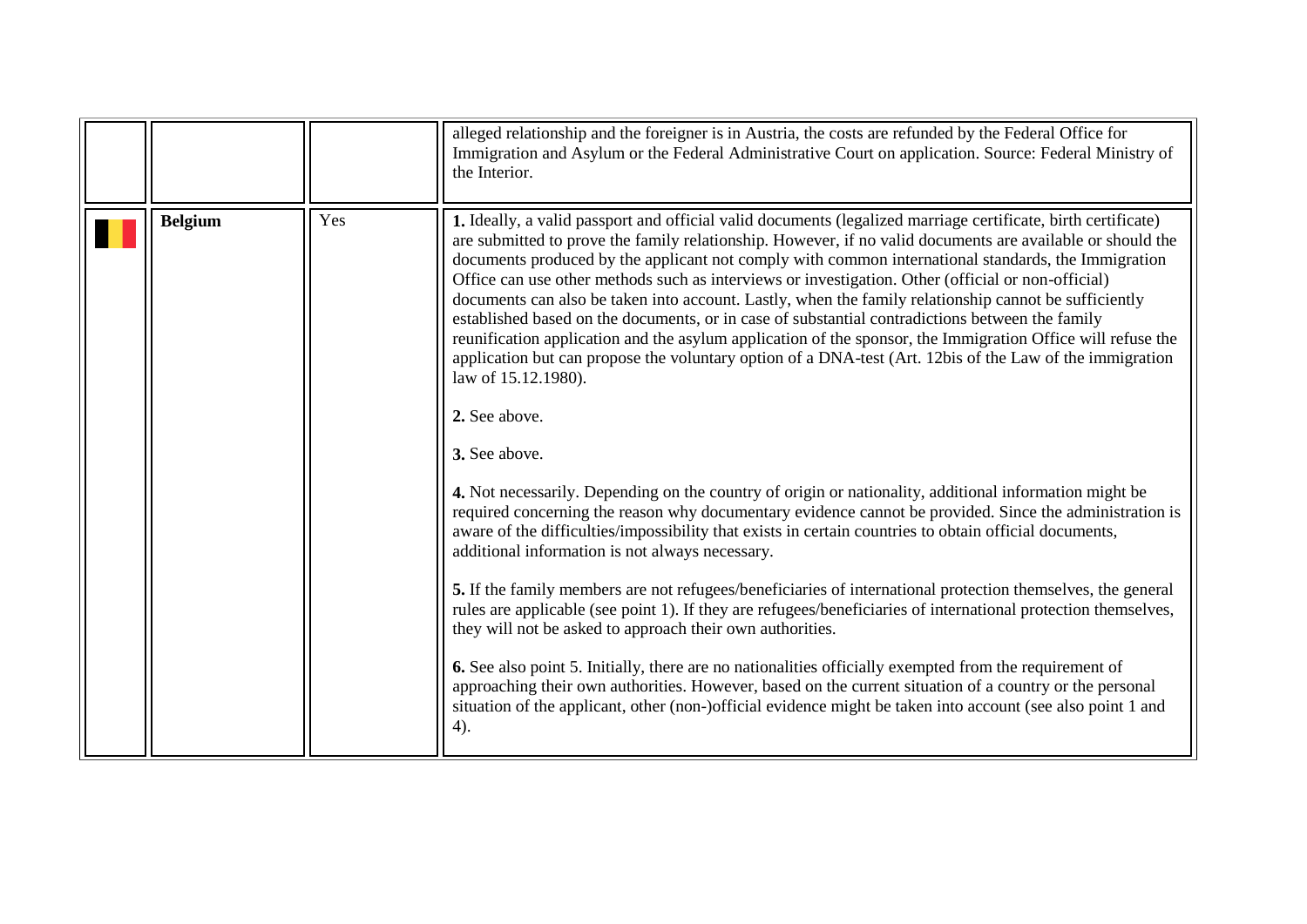<span id="page-4-1"></span><span id="page-4-0"></span>

|                 |     | 7. Yes. Regardless the status of the sponsor in Belgium, the cost of the DNA-test is $\epsilon$ 200 per tested<br>person, to be paid by the applicants. Even in case of a positive result, the costs will not be reimbursed.                                                                                                                                                                                                                                                                                                                                                                                                                                                                                                                                                                                                                                                                                                                                                                                                                                                                                                                                                                                                                                                                                                                                                                                                              |
|-----------------|-----|-------------------------------------------------------------------------------------------------------------------------------------------------------------------------------------------------------------------------------------------------------------------------------------------------------------------------------------------------------------------------------------------------------------------------------------------------------------------------------------------------------------------------------------------------------------------------------------------------------------------------------------------------------------------------------------------------------------------------------------------------------------------------------------------------------------------------------------------------------------------------------------------------------------------------------------------------------------------------------------------------------------------------------------------------------------------------------------------------------------------------------------------------------------------------------------------------------------------------------------------------------------------------------------------------------------------------------------------------------------------------------------------------------------------------------------------|
| <b>Bulgaria</b> | Yes | 1. The following documents for beneficiaries of international protection and their family members are<br>required when applying for family reunification: ID document, national passport, marriage certificate,<br>birth certificate and other documents proving family relationship.<br>2. No. According to the Law on Asylum and Refugees (LAR) when the foreigner cannot present official<br>documents, proving the marriage or the family relationship, they are established by a signed by him/her<br>declaration or in another way. (Art. 34(5) LAR). What is stated by the applicant for international<br>protection during the interviews for status determination is also taken into account.<br>3. A beneficiary of international protection who requests family reunification has to submit a written<br>application. An interview takes place following the lodging of an application for family reunification.<br>During the interview, the interviewing authority specifies the names of the persons with whom he/she<br>wants to reunite, collects information and all relevant facts, and compares them with the data stated during<br>the interviews for granting international protection.<br>4. There is no such practice.<br>5. There is no such practice.<br>6. Beneficiaries of international protection are not required to approach the authorities of the country of<br>origin.<br>7. There is no such practice. |
| Croatia         | Yes | 1. 1. According to the Act on International and Temporary Protection and The foreigners act, family<br>members should obtain official documents which are proving a specific family relationship (marriage<br>certificate, birth certificate or other relevant documents).<br>2. 2. In case the person is unable to obtain the documents, circumstances shall be taken in the<br>consideration on the basis of which it may be assessed whether or not such a relationship exists. A                                                                                                                                                                                                                                                                                                                                                                                                                                                                                                                                                                                                                                                                                                                                                                                                                                                                                                                                                      |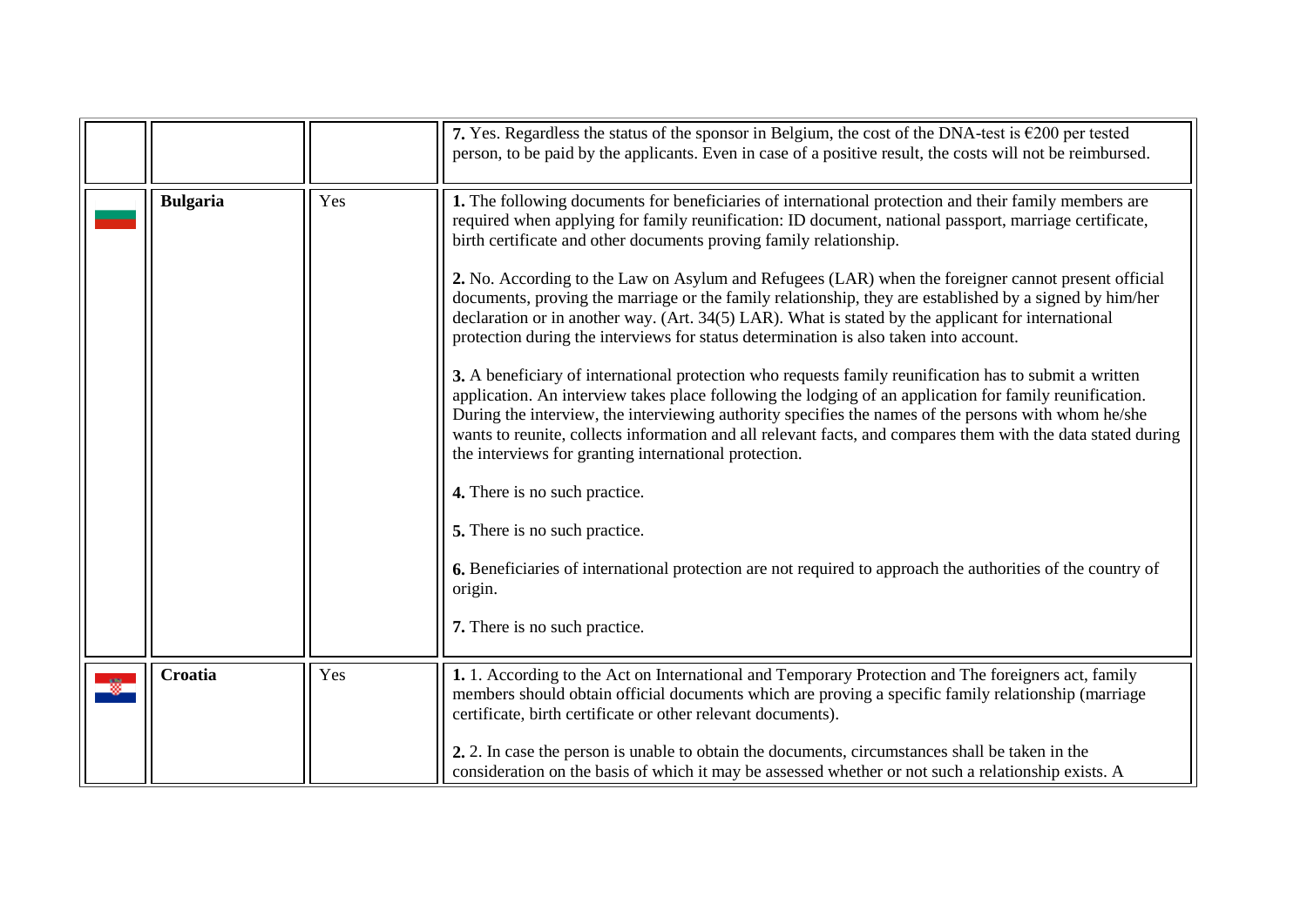<span id="page-5-0"></span>

|                       |     | decision to refuse an application for family reunification cannot be based exclusively on the fact that no<br>official document exists to prove a specific family relationship.                                                                                                                                                                                                                                                                                                                                                                                                                                               |
|-----------------------|-----|-------------------------------------------------------------------------------------------------------------------------------------------------------------------------------------------------------------------------------------------------------------------------------------------------------------------------------------------------------------------------------------------------------------------------------------------------------------------------------------------------------------------------------------------------------------------------------------------------------------------------------|
|                       |     | 3. 3. Only ID interview is required if the person do not poses documentary evidence of family<br>reunification.                                                                                                                                                                                                                                                                                                                                                                                                                                                                                                               |
|                       |     | 4.4. During the ID interview we will determine the plausible why he/she doesn't have documents what<br>will also effect on the final decision.                                                                                                                                                                                                                                                                                                                                                                                                                                                                                |
|                       |     | 5. 5. No. This cannot be required from persons who are beneficiaries of international protection.                                                                                                                                                                                                                                                                                                                                                                                                                                                                                                                             |
|                       |     | 6.6. No.                                                                                                                                                                                                                                                                                                                                                                                                                                                                                                                                                                                                                      |
|                       |     | 7. 7. So far we did not have case for DNA research but in case where we determine that there is no family<br>relationship but beneficiaries of international protection claiming otherwise in that case beneficiary of<br>international protection are obliged to pay for DNA research.                                                                                                                                                                                                                                                                                                                                       |
| <b>Czech Republic</b> | Yes | <b>1.</b> Documents certifying family relationship/family status (such as marriage or birth certificate $\hat{a} \in \mathcal{C}$ the<br>family reunification concerns only the core family members). The law explicitly stipulates that in case of<br>family reunification with a recognized refugee the relationship can be proven also by other credible means<br>if it is unable for the person to submit official documents. The law does not allow to apply for family<br>reunification in case a person is a holder of a subsidiary protection, as the Family Reunification Directive<br>does not cover this category. |
|                       |     | 2. The family relationship has to be proven somehow, see answer above. The law requires presenting of<br>the passport of the applicant, there is no exclusion for family reunification with a recognized refugee.                                                                                                                                                                                                                                                                                                                                                                                                             |
|                       |     | 3. Yes, however this possibility occurs in practice very rarely.                                                                                                                                                                                                                                                                                                                                                                                                                                                                                                                                                              |
|                       |     | 4. Yes, the law allows another proof of family ties than official documents for family members of<br>recognizes refugees only on condition the submission of official documents is not possible. There has to<br>be an explanation.                                                                                                                                                                                                                                                                                                                                                                                           |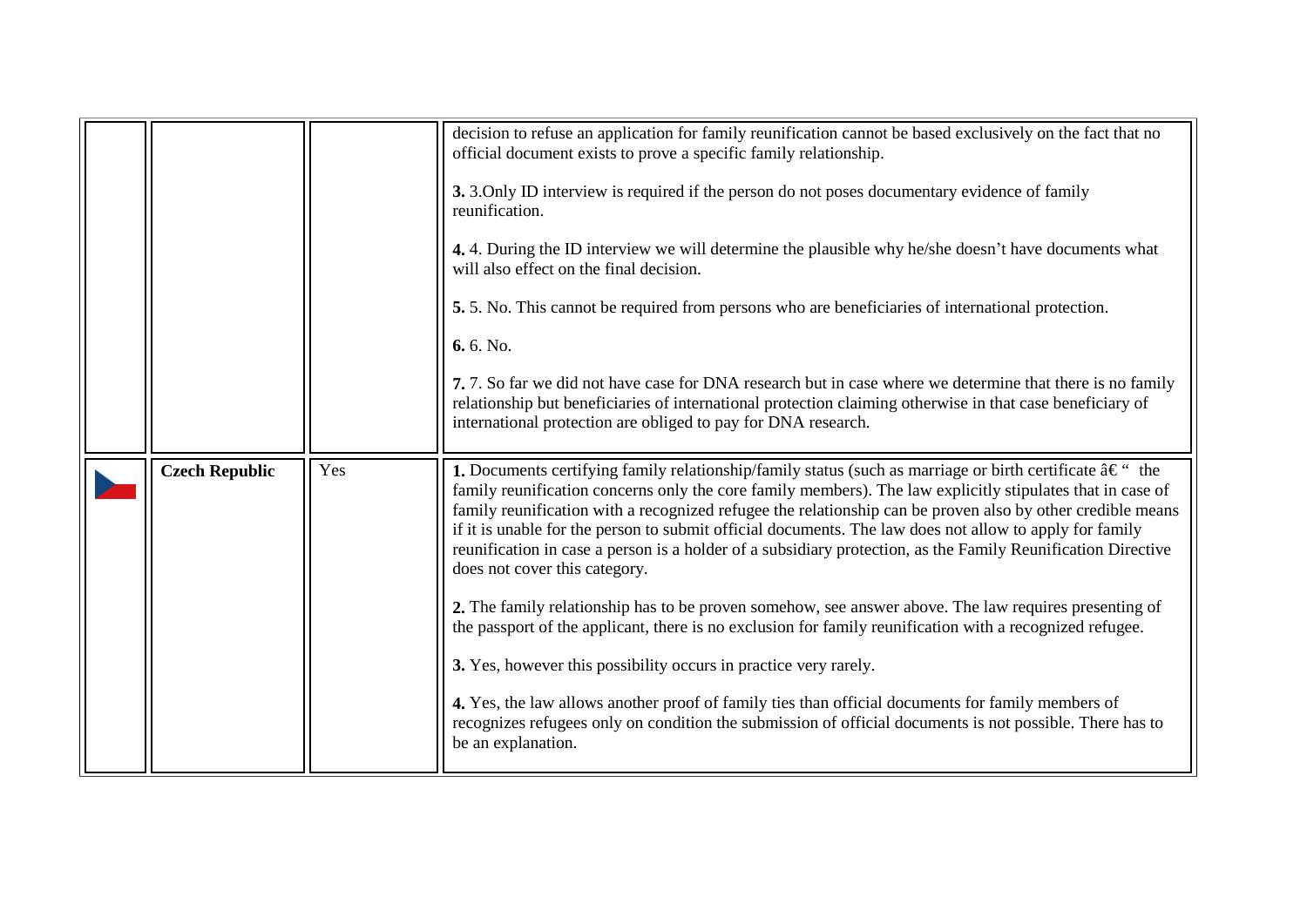<span id="page-6-0"></span>

|                |     | 5. The family reunification under Aliens Act is generally applied from abroad so it is logical that the<br>family members should contact official authorities of their state. However the law counts with the<br>impossibility of presenting official family certificates see answers above.<br>6. No. Only on case by case basis.<br>7. Yes, he is the applicant and he bears all costs.                                                                                                                                                                                                                                                                                                                                                                                                                                                                                                                                                                                                                                                                                                                                        |
|----------------|-----|----------------------------------------------------------------------------------------------------------------------------------------------------------------------------------------------------------------------------------------------------------------------------------------------------------------------------------------------------------------------------------------------------------------------------------------------------------------------------------------------------------------------------------------------------------------------------------------------------------------------------------------------------------------------------------------------------------------------------------------------------------------------------------------------------------------------------------------------------------------------------------------------------------------------------------------------------------------------------------------------------------------------------------------------------------------------------------------------------------------------------------|
| <b>Finland</b> | Yes | 1. Evidence of identity: When you apply for a residence permit, you must be in possession of a valid<br>passport or other travel document that enables you to travel to Finland. Travel documents include<br>documents such as a passport, an alien's passport and a refugee travel document. It is possible to make an<br>exception to the requirement concerning travel documents on the basis of international human rights<br>conventions. An exception is possible mainly if you come from a country where it is impossible to obtain<br>a travel document acceptable in Finland. Such countries include Somalia. Evidence on family relationship:<br>If you are applying for a residence permit on the basis of family ties, you must prove the authenticity of<br>your family ties by means of original documents, such as a marriage certificate or your child's birth<br>certificate. Certificates issued by other than Finnish, Swedish, Norwegian, Danish or Icelandic authorities<br>must be legalised.<br>2. If you are unable to provide documentation as evidence of your identity or family ties, make a written |
|                |     | explanation and append it to your residence permit application. The Finnish Immigration Service may<br>request further clarification of your family ties: $\hat{a} \in \mathcal{C}$ An oral hearing (interview) will be held if there are<br>no other means of establishing sufficient grounds for granting a residence permit. The Finnish<br>Immigration Service may offer you and your family member the opportunity to take part in a DNA test if<br>there are no other means of sufficiently establishing your biological relationship.<br>3. Yes, see previous answer.                                                                                                                                                                                                                                                                                                                                                                                                                                                                                                                                                     |
|                |     | 4. Yes, see Question 2 (a written explanation).<br>5. Normally, in order to qualify for DNA research and/or an ID interview, the same rules apply as when<br>applying for a residence permit, i.e. the applicant must have a valid passport or other travel document.<br>Exceptions are possible if the applicant cannot obtain a travel document for reasons beyond their control:<br>$\hat{a} \in \mathcal{C}$ if the applicant comes from a country where it is impossible to obtain a travel document or other                                                                                                                                                                                                                                                                                                                                                                                                                                                                                                                                                                                                               |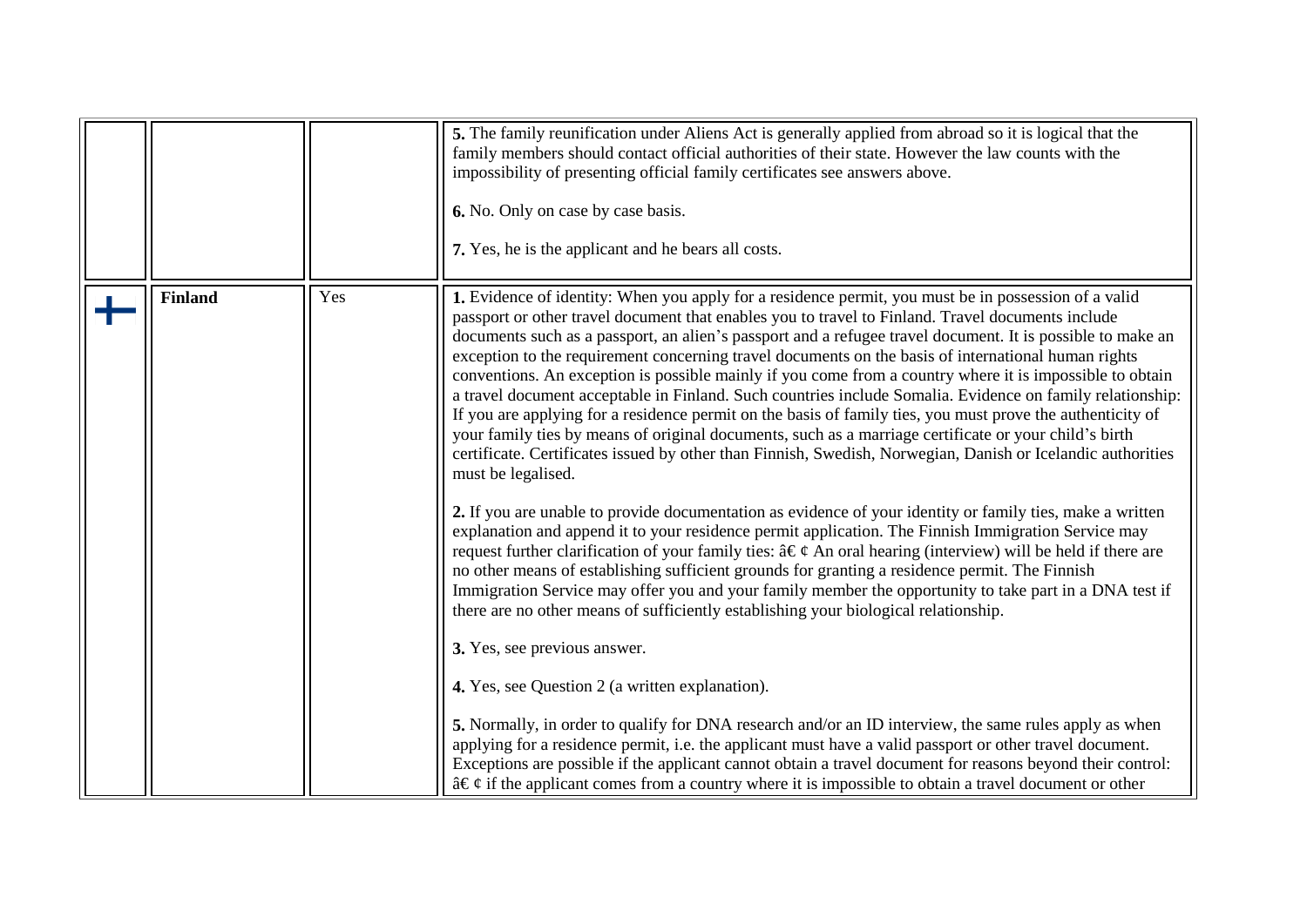<span id="page-7-0"></span>

|               |     | documents acceptable in Finland. Such countries include Somalia. Family members who are exempted<br>from the travel document requirement under international human rights conventions (i.e. the sponsor has<br>refugee status and the family members are from the same country of origin, and cannot be expected to<br>contact their national authority). However, in order to qualify for DNA research and/or an interview, the<br>applicant must be legally residing in the country. If you are not a citizen of the country where you submit<br>your residence permit application, you must prove that your residence is legal under the legislation of the<br>country in question. A residence permit or a visa is usually presented as proof of legal residence.<br>Therefore, for example, if you are a Somalian citizen and you travel to the Embassy of Finland in Ethiopia<br>to submit a residence permit application, you need to have a valid Somalian passport and a visa issued by<br>Ethiopia. A Somalian passport is accepted for submitting a residence permit application because Ethiopia,<br>unlike Finland, accepts Somalian passports as travel documents that entitle entry into the country. Instead<br>of a passport, you can also present a certificate, issued by UNHCR or an authority in the country where<br>you are staying, stating that you have been registered as a refugee or as an applicant for refugee status in<br>the country where you submit your application.<br>6. See previous answer. In some cases, family members may be exempted from the travel document<br>requirement under international human rights conventions, if the sponsor has refugee status and the family<br>members are from the same country of origin, and cannot be expected to contact their national authority,<br>or if the applicant comes from a country where it is impossible to obtain a travel document or other<br>documents acceptable in Finland. Finland has no specific policies concerning Eritrean nationals.<br>7. The DNA test is paid for by the Finnish government and participation is voluntary. According to the<br>Finnish Aliens Act section 65: If the person concerned has deliberately given false information on his or<br>her family ties, as a result of which the person and the family member indicated by him or her have been<br>ordered to take a DNA test, the Finnish Immigration Service shall order the person concerned to<br>reimburse the cost of the test to the State unless this is unreasonable under the circumstances. |
|---------------|-----|---------------------------------------------------------------------------------------------------------------------------------------------------------------------------------------------------------------------------------------------------------------------------------------------------------------------------------------------------------------------------------------------------------------------------------------------------------------------------------------------------------------------------------------------------------------------------------------------------------------------------------------------------------------------------------------------------------------------------------------------------------------------------------------------------------------------------------------------------------------------------------------------------------------------------------------------------------------------------------------------------------------------------------------------------------------------------------------------------------------------------------------------------------------------------------------------------------------------------------------------------------------------------------------------------------------------------------------------------------------------------------------------------------------------------------------------------------------------------------------------------------------------------------------------------------------------------------------------------------------------------------------------------------------------------------------------------------------------------------------------------------------------------------------------------------------------------------------------------------------------------------------------------------------------------------------------------------------------------------------------------------------------------------------------------------------------------------------------------------------------------------------------------------------------------------------------------------------------------------------------------------------------------------------------------------------------------------------------------------------------------------------------------------------------------------------------------------------------------------------------------------------------------------------------------------------------------------------------|
| <b>France</b> | Yes | 1. The family member that wishes to join the sponsor (beneficiary of international protection) in France<br>has to submit an application for a long-stay visa to the local French consular authorities.<br>The family member has to submit for the purpose of doubtless identification of identity and circumstances<br>the necessary documents and evidence to the authority. Therefore, in addition to the visa application form,<br>the application for the long-stay visa has to be supported by the following documents:<br>-a passport;                                                                                                                                                                                                                                                                                                                                                                                                                                                                                                                                                                                                                                                                                                                                                                                                                                                                                                                                                                                                                                                                                                                                                                                                                                                                                                                                                                                                                                                                                                                                                                                                                                                                                                                                                                                                                                                                                                                                                                                                                                               |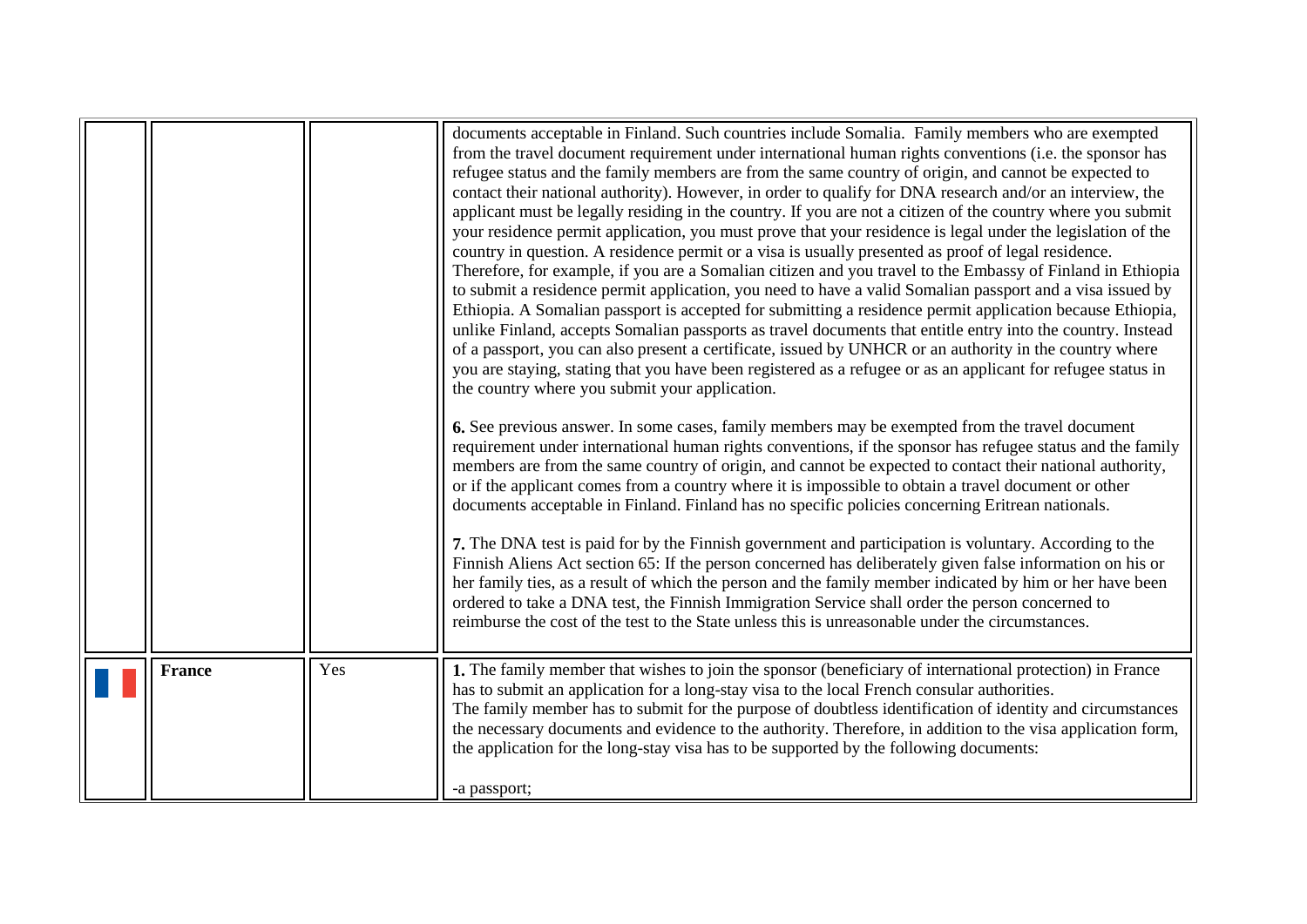|  | -passport photos;                                                                                              |
|--|----------------------------------------------------------------------------------------------------------------|
|  | -evidence that the French Office for the Protection of Refugees and Stateless Persons (OFPRA) granted          |
|  | international protection to the sponsor;                                                                       |
|  | -certified copy of birth certificate;                                                                          |
|  | -certified copy of the marriage certificate, if applicable;                                                    |
|  | -any other documents and evidence concerning the family relationship;                                          |
|  | -99 $\varepsilon$ in local currency for the consular fees. .                                                   |
|  |                                                                                                                |
|  | 2. Visa applications are rejected if the family relationship could not be proven.                              |
|  | In the absence of civil-status documents or if the civil status of the country of origin is not reliable, the  |
|  | elements of the "possession of status"* provided by the visa applicant and the beneficiary of international    |
|  |                                                                                                                |
|  | protection justify the family relationship. The consistency of declarations made by the beneficiary of         |
|  | international protection at the OFPRA is also taken into consideration.                                        |
|  | Furthermore, in case of a marriage, the certificate of marriage issued by the OFPRA has authentic value        |
|  | unless it is proven that it has been forged or has been obtained fraudulently. In this case the OFPRA          |
|  | applies to the prosecutor's department at the Tribunal de Grande Instance of Paris in order to modify the      |
|  | concerned civil-status documents.                                                                              |
|  | The verification of the documents is carried out conjointly with the representation authorities and the        |
|  | Office of Refugees' Families. The latter is contacting the OFPRA in order to obtain the birth certificate      |
|  | and if applicable the marriage certificate and also to verify the family composition the beneficiary of        |
|  | international protection has declared. The Office of Refugees' Families is as well inviting the beneficiary    |
|  |                                                                                                                |
|  | of international protection to provide complementary elements of the "possession of status" to those           |
|  | furnished by the family member abroad.                                                                         |
|  |                                                                                                                |
|  | *The « possession of status » means the consideration of the lived reality of the family relation. It is based |
|  | on several factors revealing the family relationship. An affidavit can be asked in order to prove the «        |
|  | possession of status ». The affidavit is issued by a judge.                                                    |
|  |                                                                                                                |
|  | 3. In 2007 a Senate report proposed to undertake DNA analysis in order to resolve cases in which family        |
|  | members who apply for family reunification cannot proof their relatedness by official documents. Despite       |
|  | the enormous controversy and the strong opposition to the proposed legislation, the legislator passed the      |
|  | draft legislation into law. Nonetheless, the use of DNA tests shall be subject to limitations. The Law of 20   |
|  |                                                                                                                |
|  | November 2007 relating to Immigration, Integration and Asylum stipulates, without ordering a systematic        |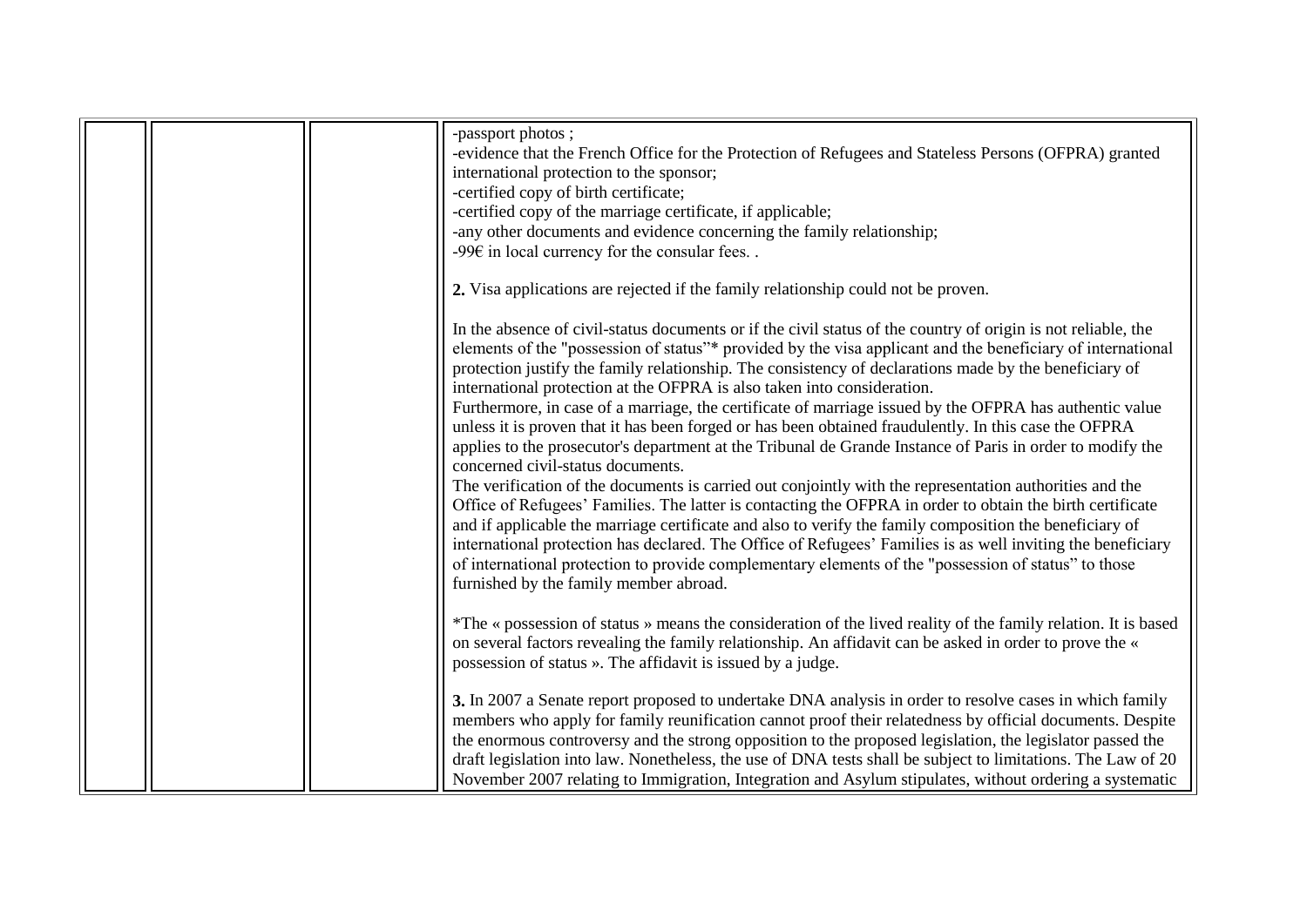<span id="page-9-0"></span>

|         |     | application, that in case of non-existent documents or doubts of their authenticity the party concerned can<br>request a DNA analysis. The use of DNA tests has been admitted under strict conditions on a voluntary<br>basis, was limited to a trial phase of 18 months and was only authorised for the proof of the relationship of<br>filiation between mother and child in order not to uncover that the father might not be the biological one.<br>However, the application of DNA tests is not in force as the implementing decree specifying the<br>procedure has not been published.<br>On the 13 September 2009 the then Minister of Immigration declared on the occasion of the end of the<br>trial phase that due to the lack of resources, the time pressure and the controversy generated by this law,<br>the decree of application won't be signed.<br>ID-interviews are not foreseen by the the Code on Entry and Residence of Foreigners and Right of<br>Asylum (Code de l'entrée et du séjour des étrangers et du droit d'asile, CESEDA).<br>4. N/a<br>5. N/a<br>6. N/a<br>7. N/a |
|---------|-----|----------------------------------------------------------------------------------------------------------------------------------------------------------------------------------------------------------------------------------------------------------------------------------------------------------------------------------------------------------------------------------------------------------------------------------------------------------------------------------------------------------------------------------------------------------------------------------------------------------------------------------------------------------------------------------------------------------------------------------------------------------------------------------------------------------------------------------------------------------------------------------------------------------------------------------------------------------------------------------------------------------------------------------------------------------------------------------------------------|
| Germany | Yes | 1. In addition to official documents which in particular serve as a proof of identity with evidence, we also<br>consult other documents and certificates - if required. The contents and nature of these documents can at<br>least be regarded as a piece of circumstantial evidence and they can be used in order to set up an overview<br>over documents in a logical order.<br>2. The family reunification in case of beneficiaries of international protection will only then be rejected if<br>none of the options mentioned in the answers to questions no. 1 and 3 can lead to the identification of a<br>family relationship, even if we take into account the general difficulty of refugees to provide documentary<br>evidence, something which is quite typical and which can be assumed in relation to refugees.                                                                                                                                                                                                                                                                       |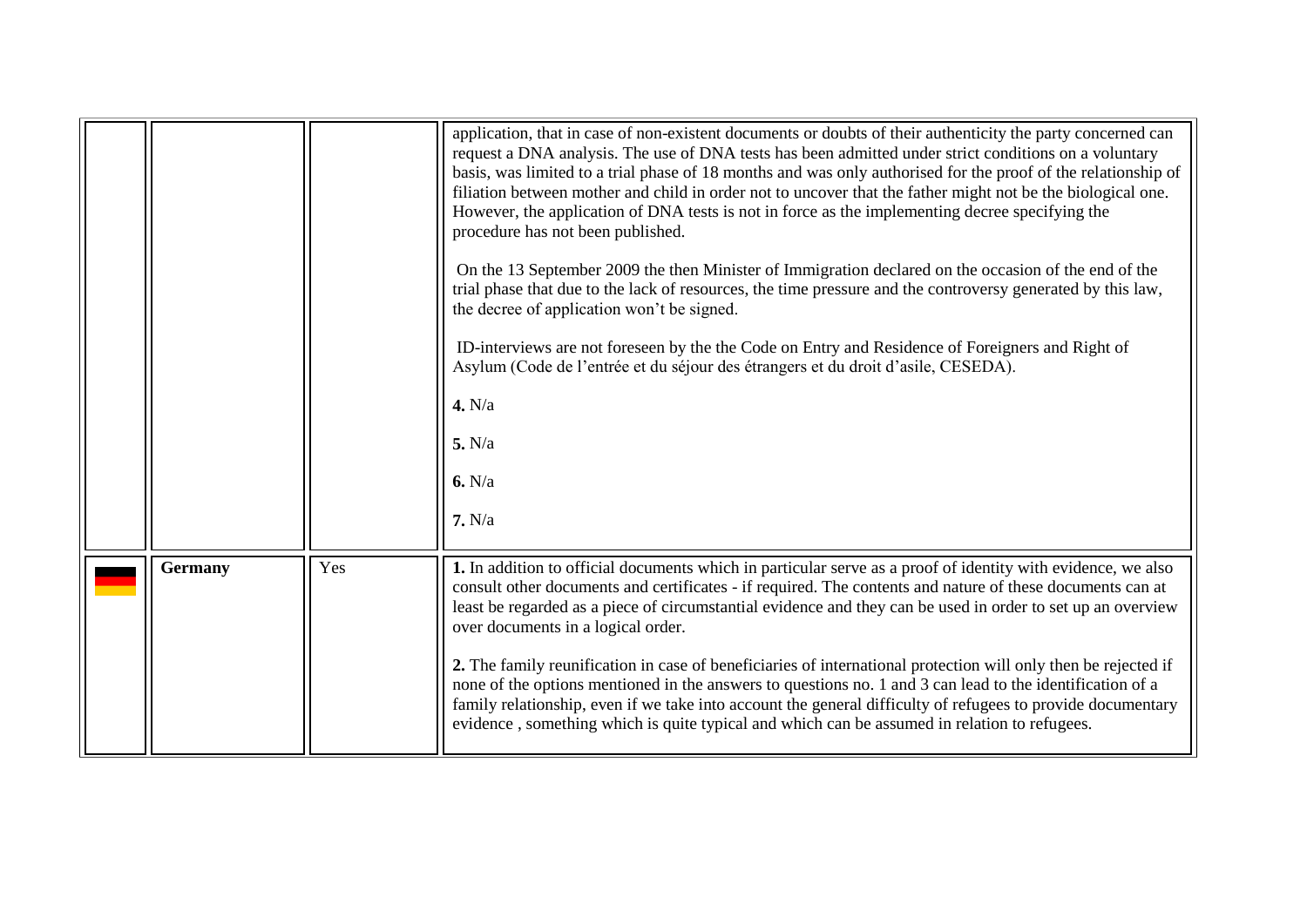<span id="page-10-0"></span>

|                |     | 3. The principal person of a family and those family members willing to immigrate are - if required -<br>given the opportunity to be heard in person in an ID interview and they will also be informed on the<br>possibility to order an expertise based on a DNA research on family descent.<br>4. In such a case, a plausible explanation is not mandatory as we assume in the case of refugees in<br>principle that there are general difficulties to provide documentary evidence, something which is quite<br>typical and which can be assumed in relation to refugees and which will be taken into account in their<br>favour. In addition, the information provided in an ID interview can only serve as a piece of circumstantial<br>evidence, whereas an expertise based on a DNA research on family descent is regarded as an evidence in<br>itself which is not less important than documentary evidence.<br>5. The fact that family members of a beneficiary of international protection first approach the authorities<br>in their country of origin, can only then be requested if we can assume that such an approach is not linked<br>to any exposure of threat for that specific person.<br>6. We can generally not require from persons who are beneficiaries of international protection that they<br>first approach the authorities in their respective countries of origin. The same applies to family members if<br>this would mean that - as a consequence - there is any exposure of threat for them which is linked to the<br>approach.<br>7. The person who is a beneficiary of international protection or his or her family members must<br>themselves order such an expertise based on a DNA research on family descent and therefore also pay the<br>costs themselves. |
|----------------|-----|------------------------------------------------------------------------------------------------------------------------------------------------------------------------------------------------------------------------------------------------------------------------------------------------------------------------------------------------------------------------------------------------------------------------------------------------------------------------------------------------------------------------------------------------------------------------------------------------------------------------------------------------------------------------------------------------------------------------------------------------------------------------------------------------------------------------------------------------------------------------------------------------------------------------------------------------------------------------------------------------------------------------------------------------------------------------------------------------------------------------------------------------------------------------------------------------------------------------------------------------------------------------------------------------------------------------------------------------------------------------------------------------------------------------------------------------------------------------------------------------------------------------------------------------------------------------------------------------------------------------------------------------------------------------------------------------------------------------------------------------------------------------------------------------------|
| <b>Hungary</b> | Yes | 1. Family relationship for the purpose of reunification with a person with refugee status or a beneficiary of<br>a subsidiary protection may be verified by any reliable means, specifically by DNA analysis. A decision<br>rejecting an application for family reunification with a person with refugee status may not be based solely<br>on the fact that documentary evidence of the family relationship is lacking. Valid travel document is<br>required for the family members of a person with refugee status or a beneficiary of a subsidiary protection<br>to verify their identity. 'Travel document' shall mean a passport or another instrument or document that is<br>recognized by Hungary as proper means of identification for its holder for crossing the border of Hungary<br>and to certify his/her citizenship (stateless status).                                                                                                                                                                                                                                                                                                                                                                                                                                                                                                                                                                                                                                                                                                                                                                                                                                                                                                                                                |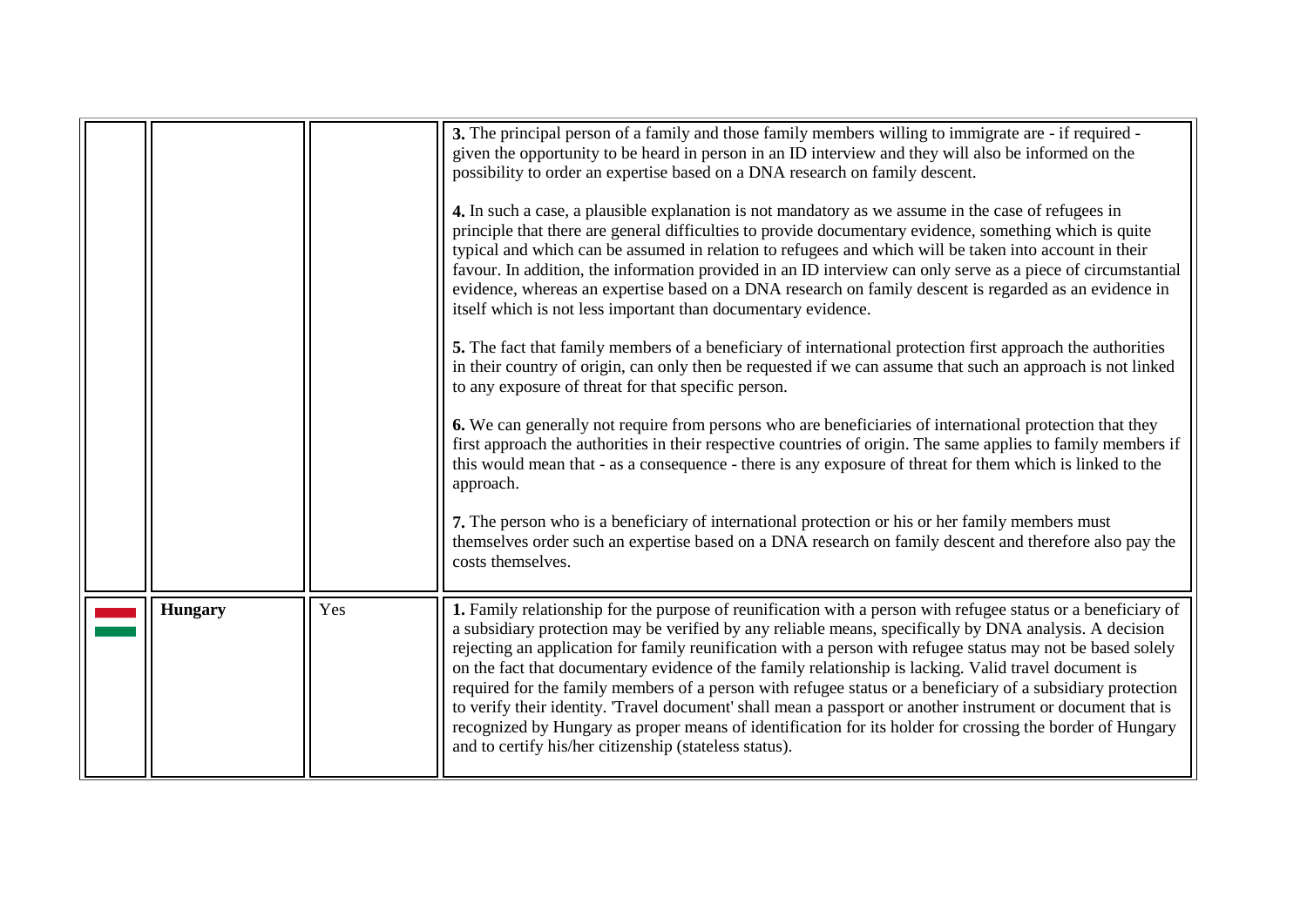<span id="page-11-0"></span>

|              |     | 2. According to our answer for question 1. a decision rejecting an application for family reunification with<br>a person with refugee status may not be based solely on the fact that documentary evidence of the family<br>relationship is lacking.<br>3. Yes, they are given the possibility for DNA research/or an ID interview. A sample for DNA analysis<br>shall be taken in the presence of an officer of the regional directorate of the Office of Immigration and<br>Nationality, or the competent consulate officer. If the third-country national verifies family relationship by<br>means of a DNA analysis performed abroad, the regional directorate shall contact the Bünügyi Szakértői<br>és Kutatóintézet (Hungarian Institute for Forensic Sciences) requesting an expert assessment with a view<br>to verifying the admissibility of such proof.<br>4. No, he/she is not required to make it plausible. DNA research is conducted by the request of the family<br>member of a person with refugee status or a beneficiary of a subsidiary protection. An ID interview is<br>demandable by the family member or the person with refugee status or a beneficiary of a subsidiary<br>protection, too.<br>5. No, they are not required to approach these authorities. Nevertheless valid travel document is required<br>to verify their identity.<br><b>6.</b> According to our answer for question 5 there is not any requirement like this in Hungary.<br>7. All costs related to such DNA analysis shall be borne by the applicant. |
|--------------|-----|-------------------------------------------------------------------------------------------------------------------------------------------------------------------------------------------------------------------------------------------------------------------------------------------------------------------------------------------------------------------------------------------------------------------------------------------------------------------------------------------------------------------------------------------------------------------------------------------------------------------------------------------------------------------------------------------------------------------------------------------------------------------------------------------------------------------------------------------------------------------------------------------------------------------------------------------------------------------------------------------------------------------------------------------------------------------------------------------------------------------------------------------------------------------------------------------------------------------------------------------------------------------------------------------------------------------------------------------------------------------------------------------------------------------------------------------------------------------------------------------------------------------------------------------------------|
| <b>Italy</b> | Yes | 1. Any application for family reunification submitted by a TCN should be accompanied by his or her<br>identity document and by the identity documents of the family members with whom reunification is<br>requested. Passports or other equivalent documents are therefore required. A family relationship may be<br>proved by enclosing all the documentation the sponsor has in his or her possession (birth certificates in the<br>case of minor children; a marriage certificate in the case of a spouse; medical certificates in the case of<br>dependent parents; etc.). Moreover, Article 29 bis of the Consolidated Act on Immigration establishes<br>that, If a refugee cannot provide official documents proving his or her family relationships, due to his or<br>her status, or to the absence of a recognised authority, or to the presumed unreliability of the documents<br>issued by the local authority, the diplomatic missions or consular posts shall issue relevant certificates<br>based on the checks considered necessary, at the expenses of the persons concerned. Other means may be<br>used to prove a family relationship, including elements taken from documents issued by international                                                                                                                                                                                                                                                                                                                               |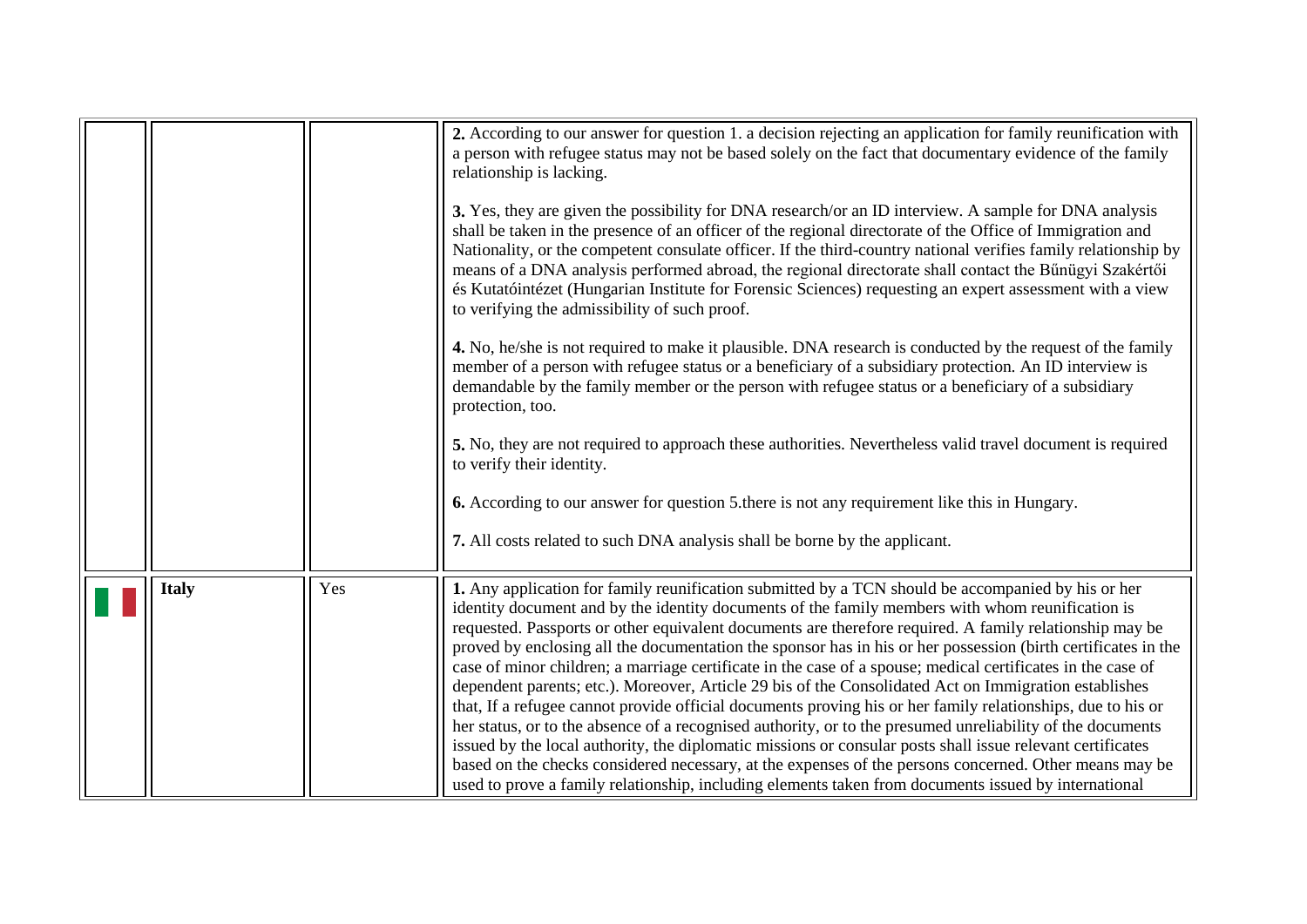<span id="page-12-0"></span>

|        |     | organisations, if considered suitable by the Ministry of Foreign Affairs. Please note that these facilitations<br>concerning evidence of family relationship also apply to TCNs who are beneficiaries of subsidiary<br>protection, even though Article 29 above only mentions refugees.                                                                                                                                                                                                                                                 |
|--------|-----|-----------------------------------------------------------------------------------------------------------------------------------------------------------------------------------------------------------------------------------------------------------------------------------------------------------------------------------------------------------------------------------------------------------------------------------------------------------------------------------------------------------------------------------------|
|        |     | 2. No. Article 29 bis of the Consolidated Act on Immigration specifies that, An application cannot be<br>rejected solely on grounds of lack of documentary evidence.                                                                                                                                                                                                                                                                                                                                                                    |
|        |     | 3. Yes. Under Paragraph 1bis of Article 29 of the Consolidated Act on Immigration, when a sponsor<br>cannot find documentary evidence of family relationship with the TCN(s) he or she intends to reunite<br>with, he or she may request DNA testing. Furthermore, if there are doubts over the existence of a family<br>relationship or over the authenticity of the documentation produced, the diplomatic or consular authorities<br>responsible for issuing the family reunification visa may request DNA testing.                  |
|        |     | 4. Yes. See answer 3.                                                                                                                                                                                                                                                                                                                                                                                                                                                                                                                   |
|        |     | 5. Yes. See answer 3.                                                                                                                                                                                                                                                                                                                                                                                                                                                                                                                   |
|        |     | <b>6.</b> Legislation on family reunification and on documentary evidence regarding the identity of the persons<br>concerned and their family ties applies to all nationalities.                                                                                                                                                                                                                                                                                                                                                        |
|        |     | 7. Yes. Article 29(1 bis) of the Consolidated Act on Immigration provides that the cost of DNA testing are<br>payable by the TCN who applied for family reunification.                                                                                                                                                                                                                                                                                                                                                                  |
| Latvia | Yes | 1. The family members of a refugee or person having acquired alternative status and the mother and father<br>of an unaccompanied minor shall submit to the diplomatic or consular mission of the Republic of Latvia<br>valid ID documents and copies of documents (presenting the originals), which certify kinship or marriage<br>to the status granted person. As an exception documents may also be submitted by status granted person to<br>the Office of Citizenship and Migration Affairs (hereafter in text Office).             |
|        |     | 2. If the spouse of a refugee or person having acquired alternative status or the mother and father of an<br>unaccompanied minor cannot submit any of previously mentioned documents and have indicated a<br>justified reason in writing, the diplomatic or consular mission of the Republic of Latvia may accept<br>documents for the reunification of a family without the respective document and send them to the Office.<br>Family reunification cannot be rejected only because of absence of documents proving family links. The |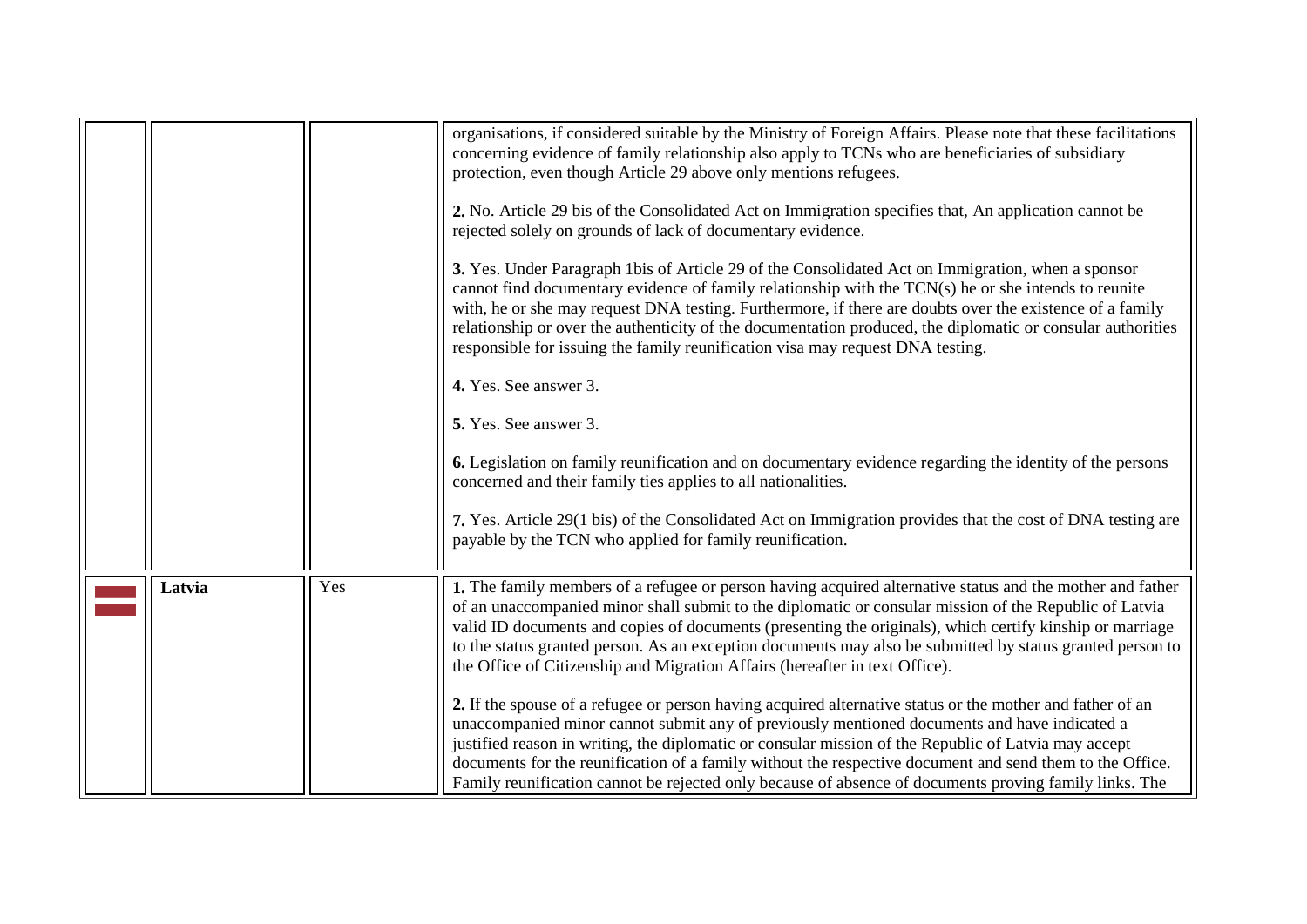<span id="page-13-0"></span>

|           |     | Office shall examine the documents, compare them with the information at the disposal of the Office and,<br>if necessary, request clarifying information from the State and local government institutions of Latvia,<br>from foreign countries and from a refugee or person having acquired alternative status or family members<br>thereof. Any new fact or changes of information given before are evaluated critically.<br>3. No experience so far. It is not foreseen in legal acts to give the possibility for DNA research provided<br>by the Latvian authorities, but in theory DNA research results provided by applicant may be accepted as<br>evidence for family links. Please see also answer to the first and second questions.<br>$4. -$<br>$5. -$<br><b>6.</b> Latvia does not have a requirement for beneficiaries of international protection and/or their family<br>members to approach the authorities of their country of origin. All documents shall be submitted to the<br>diplomatic or consular mission of the Republic of Latvia.<br>7. Please see answer to the third question.      |
|-----------|-----|----------------------------------------------------------------------------------------------------------------------------------------------------------------------------------------------------------------------------------------------------------------------------------------------------------------------------------------------------------------------------------------------------------------------------------------------------------------------------------------------------------------------------------------------------------------------------------------------------------------------------------------------------------------------------------------------------------------------------------------------------------------------------------------------------------------------------------------------------------------------------------------------------------------------------------------------------------------------------------------------------------------------------------------------------------------------------------------------------------------|
| Lithuania | Yes | 1. According to the national legislation, application for family reunification shall be accompanied by the<br>valid travel document of the family member and documents certifying family relationship. However, in<br>practice all available documents, data and circumstances would be evaluated.<br>2. According to the national legislation, application for family reunification can be accepted if it is<br>accompanied by the required documents. However, in practice such a decision would be made after<br>evaluation of all available documents, data and circumstances. In addition, the Migration Department may<br>oblige the alien and the person related to the alien by kinship to perform a DNA test to confirm kinship.<br>3. If an alien applies for the issue of a residence permit seeking to reside with the family, the Migration<br>Department may oblige the alien and the person related to the alien by kinship to perform a DNA test to<br>confirm kinship. The performance of a DNA test may be requested only in cases where an alien is not able<br>to prove kinship otherwise. |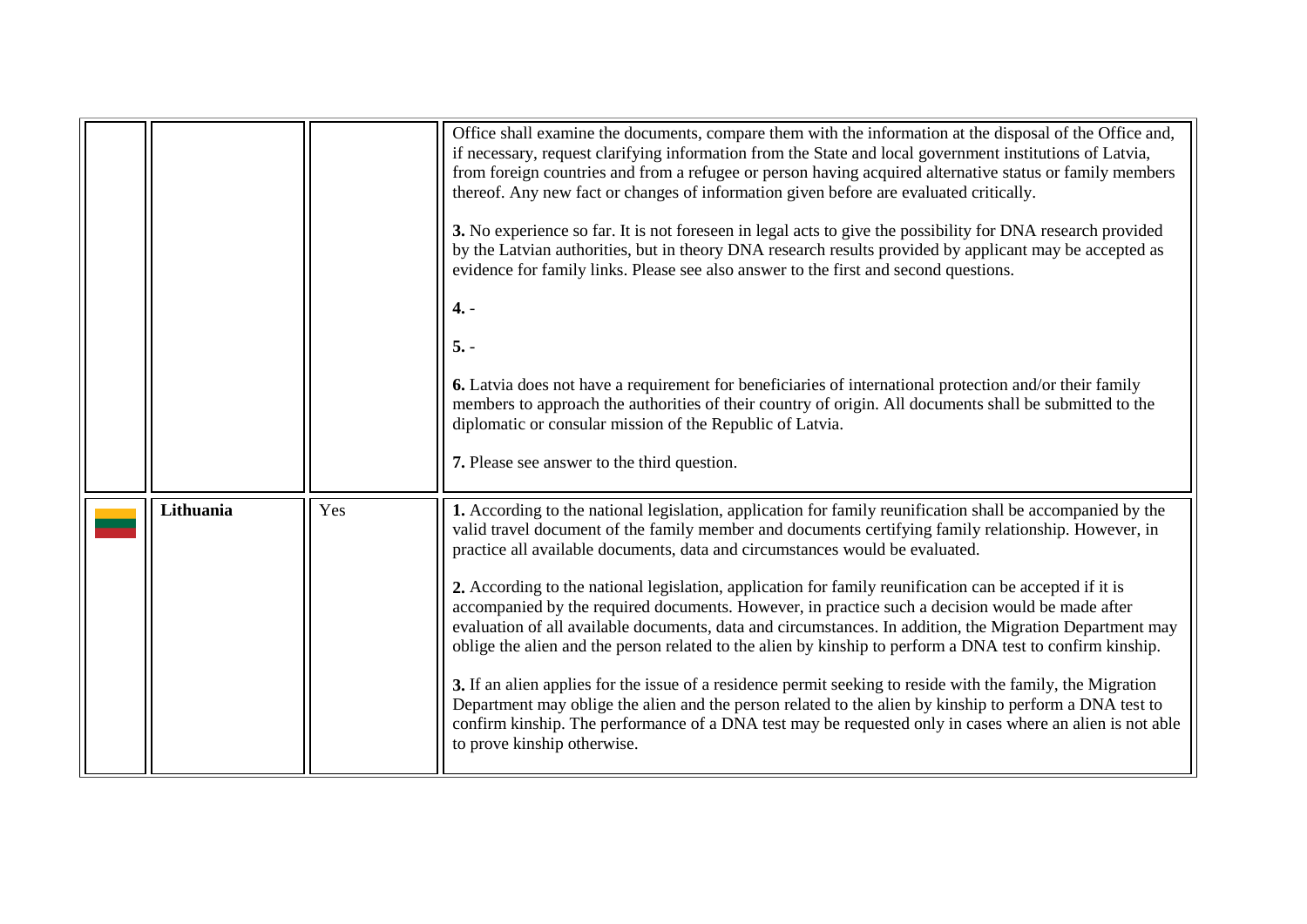<span id="page-14-0"></span>

|            |     | 4. In order to qualify for DNA research, all available documents, data and circumstances (including<br>documents and data which are kept in a beneficiary's of international protection personal file) would be<br>taken into account.<br>5. Please see answer to Q2 (LT have no practice on this issue).<br><b>6.</b> Please see answer to Q2 (LT have no practice on this issue).<br>7. The costs related to the performance of a DNA test shall be covered by an alien, except for asylum<br>applicants, whose DNA testing costs shall be covered by the Republic of Lithuania.                                                                                                                                                                                                                                                                                                                                                                                                                                                                                                                                                                                                                                                                                                                                                                                                                                                                                                                                                                                                                                                                                                                                                                                                                                                                                                                                                                                                                                                                                                                                                                                                                                                                                                                                                                                                                                                                                                                                                                                                                                                      |
|------------|-----|-----------------------------------------------------------------------------------------------------------------------------------------------------------------------------------------------------------------------------------------------------------------------------------------------------------------------------------------------------------------------------------------------------------------------------------------------------------------------------------------------------------------------------------------------------------------------------------------------------------------------------------------------------------------------------------------------------------------------------------------------------------------------------------------------------------------------------------------------------------------------------------------------------------------------------------------------------------------------------------------------------------------------------------------------------------------------------------------------------------------------------------------------------------------------------------------------------------------------------------------------------------------------------------------------------------------------------------------------------------------------------------------------------------------------------------------------------------------------------------------------------------------------------------------------------------------------------------------------------------------------------------------------------------------------------------------------------------------------------------------------------------------------------------------------------------------------------------------------------------------------------------------------------------------------------------------------------------------------------------------------------------------------------------------------------------------------------------------------------------------------------------------------------------------------------------------------------------------------------------------------------------------------------------------------------------------------------------------------------------------------------------------------------------------------------------------------------------------------------------------------------------------------------------------------------------------------------------------------------------------------------------------|
| Luxembourg | Yes | 1. In case it's the spouse or the registered partner of the sponsor: - a certified copy of the entirety of the<br>valid passport of the spouse/partner; - a birth certificate established in the country of origin of the<br>spouse/partner; - a recent extract from the spouse/partner's police record or an affidavit issued in the<br>country of residence; - a document attesting of the existence of the marriage or the registered partnership<br>(e.g. marriage certificate, partnership declaration, family booklet) In case it's the descendant (minor) of the<br>sponsor or of his/her spouse/partner: - a certified copy of the entirety of the valid passport of the child; - a<br>document attesting the family relationship with the sponsor (e.g. birth certificate of the child, family<br>book); In case of divorce (for minors only): - the judgment conferring the custody of the minor child to the<br>parent living in Luxembourg and - if the other party has a visitation right: the notarial authorisation of the<br>parental party living abroad to prove this party's agreement that the minor child is allowed to reside in<br>Luxembourg (a copy of the identity document of the parental party living abroad has to be enclosed); - in<br>case of joint custody (for minors only): the notarial authorisation of the parental party living abroad to<br>prove this party's agreement that the minor child is allowed to reside in Luxembourg (a copy of the<br>identity document of the parental party living abroad has to be enclosed); In case it's an ascendant (parent)<br>of the sponsor or the spouse/partner: - a certified copy of the entirety of the valid passport of the<br>ascendant; - a birth certificate of the ascendant; - a recent extract from the ascendant's police record or an<br>affidavit issued in the country of residence; - a document attesting of the family relationship (e.g. a birth<br>certificate of the sponsor or the sponsor's spouse/partner) - a document attesting of the civil status and the<br>family situation of the ascendant as well as proof that he/she is deprived of the necessary family support in<br>the country of origin (e.g. family booklet, any other equivalent document issued by the competent<br>authorities of the country of origin); - proof that he is depending on the sponsor According to article 73 (1)<br>of the law of 29 August 2008 the request for family reunification is accompanied by a true copy of the<br>travel document of the applicant. Article 73 (3) foresees that the beneficiary of international protection |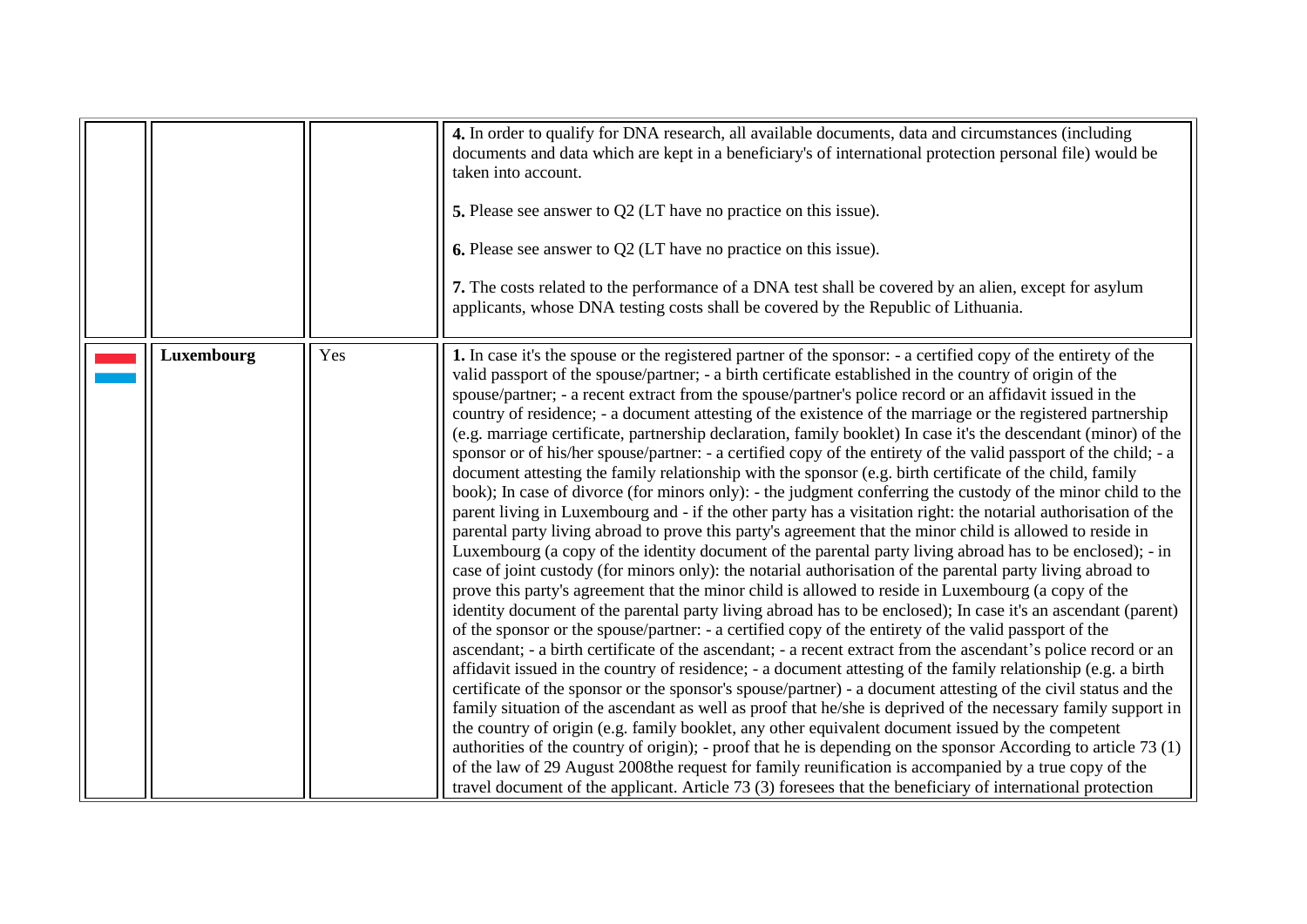|  | may prove family bonds by every type of document if he can't provide official documents. In this case the<br>Directorate of Immigration may accept, in principle, all types of documents that can serve to establish the<br>identity and/or nationality of the family member, and/ or that can prove the veracity of the applicant's<br>statements. I.e. official travel documents such as passport and identity cards, birth certificates, marriage<br>licenses, birth and divorce certificates, driver's license, military record, municipal identification,<br>qualification certificates, journal extracts (articles or photos claiming the identity of the applicant and the<br>relationship with the family member). In principle, official identity documents and travel documents<br>prevail over other administrative documents, i.e. driver's license. In the case of discrepancies between<br>several identity documents, the validity is always examined on a case by case basis. For example, a more<br>recent document cannot always be considered more reliable than an older document because it is quite<br>possible that in certain circumstances in the past, the applicant has sought to hide his identity or<br>nationality through a new identity document in order to leave the country of origin e.g. However, it is to<br>mention that divergent documents tend to raise doubts on the statements of the application and thus need<br>to be explained. |
|--|---------------------------------------------------------------------------------------------------------------------------------------------------------------------------------------------------------------------------------------------------------------------------------------------------------------------------------------------------------------------------------------------------------------------------------------------------------------------------------------------------------------------------------------------------------------------------------------------------------------------------------------------------------------------------------------------------------------------------------------------------------------------------------------------------------------------------------------------------------------------------------------------------------------------------------------------------------------------------------------------------------------------------------------------------------------------------------------------------------------------------------------------------------------------------------------------------------------------------------------------------------------------------------------------------------------------------------------------------------------------------------------------------------------------------------------------------------------------------------|
|  | 2. According to article 73(3) of the law of 29 August 2008 the application can't be rejected on the sole<br>reason that documents are missing. There must be serious doubts if the application is rejected due to the<br>impossibility to prove the identity.<br>3. Yes. The applicant for family reunification is free to submit himself voluntarily to a DNA test in order<br>to prove the family link and this was considered as a legal solution by the First instance Administrative<br>Court, second chamber, $n\hat{A}^{\circ}$ 23176 of 27 February 2008, especially that the court considered that the<br>burden of proof is on the applicant when there is no documentary evidence of the family link. The<br>Immigration Directorate accepts this kind of proof but as it isn't foreseen in the Law, the Directorate can't<br>require it. Interviews are foreseen and possible according to article 73 (2) of the Law.<br>4. No. In principle the family member has to produce the documentary evidence of identity and/or family<br>relationship. The applicant may suggest DNA testing and the Directorate of Immigration may suggest<br>interviews.<br><b>5.</b> See answers to question 1 and 2.                                                                                                                                                                                                                                                                 |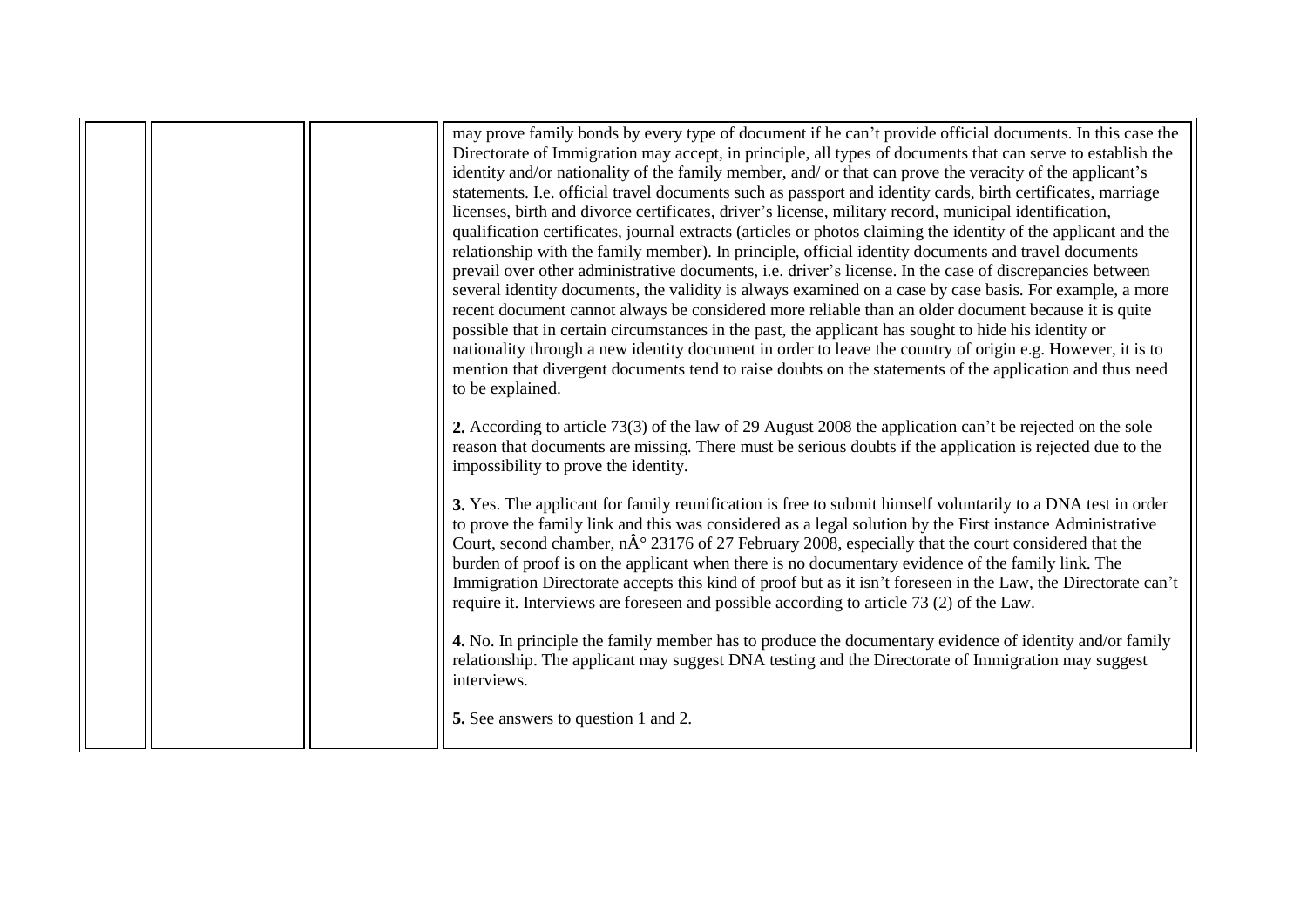<span id="page-16-0"></span>

|                    |     | 6. Luxembourgish authorities analyse every application on a case by case basis analysing the facts<br>described by the applicant as well as the evidence provided and taking into consideration the general<br>situation of the country of origin.<br>7. The expenses of the exam will have to be paid by the applicant or a third party.                                                                                                                                                                                                                                                                                                                                                                                                                                                                                                                                                                                                                                                                                                                                                                                                                                                                                                                                                                                                                                                                                                                                                                                                                                                                                                                                                                                                                                                                                                                                                                                                                                                                           |
|--------------------|-----|---------------------------------------------------------------------------------------------------------------------------------------------------------------------------------------------------------------------------------------------------------------------------------------------------------------------------------------------------------------------------------------------------------------------------------------------------------------------------------------------------------------------------------------------------------------------------------------------------------------------------------------------------------------------------------------------------------------------------------------------------------------------------------------------------------------------------------------------------------------------------------------------------------------------------------------------------------------------------------------------------------------------------------------------------------------------------------------------------------------------------------------------------------------------------------------------------------------------------------------------------------------------------------------------------------------------------------------------------------------------------------------------------------------------------------------------------------------------------------------------------------------------------------------------------------------------------------------------------------------------------------------------------------------------------------------------------------------------------------------------------------------------------------------------------------------------------------------------------------------------------------------------------------------------------------------------------------------------------------------------------------------------|
| <b>Netherlands</b> | Yes | 1. To indicate their identity, family members have to show an official document, for example a passport.<br>An official birth certificate is required as evidence of family relationships in case of biological children.<br>As evidence of matrimony, an official marriage certificate is required. Only official documents, issued by<br>the authorities, are accepted as evidence of the relationship. Unofficial documents, such as documents<br>issued by a church, will be taken into account, but are not sufficient.<br>2. If official documents are not available, the beneficiary of international protection will get a chance to<br>provide an explanation. The question as to why he has no official documents, is essential. The beneficiary<br>of international protection has to make clear on an individual basis why he and/or his family members<br>cannot show official documents. If he succeeds in doing so, the application will not be rejected. If his<br>explanations are for example too vague, the application can be rejected.<br>3. If there is a plausible explanation as to why there are no official documents, yes, they will be given the<br>possibility for DNA research and/or an ID interview.<br>4. Yes. If the explanation isn't plausible, the application will be rejected without the possibility of DNA<br>research and/ of an ID interview.<br>5. No, family members are not required to actively approach the authorities of the country of origin in<br>person. However, this does not mean that they cannot request the authorities in another way for official<br>documents, for example through an intermediate. In all cases where there are no official documents, an<br>explanation will need to be given. As said, this explanation needs to be plausible and made on an<br>individual basis.<br>6. There are no formal exemptions, however, in principle the Netherlands does not expect family members<br>to actively approach their authorities in person. |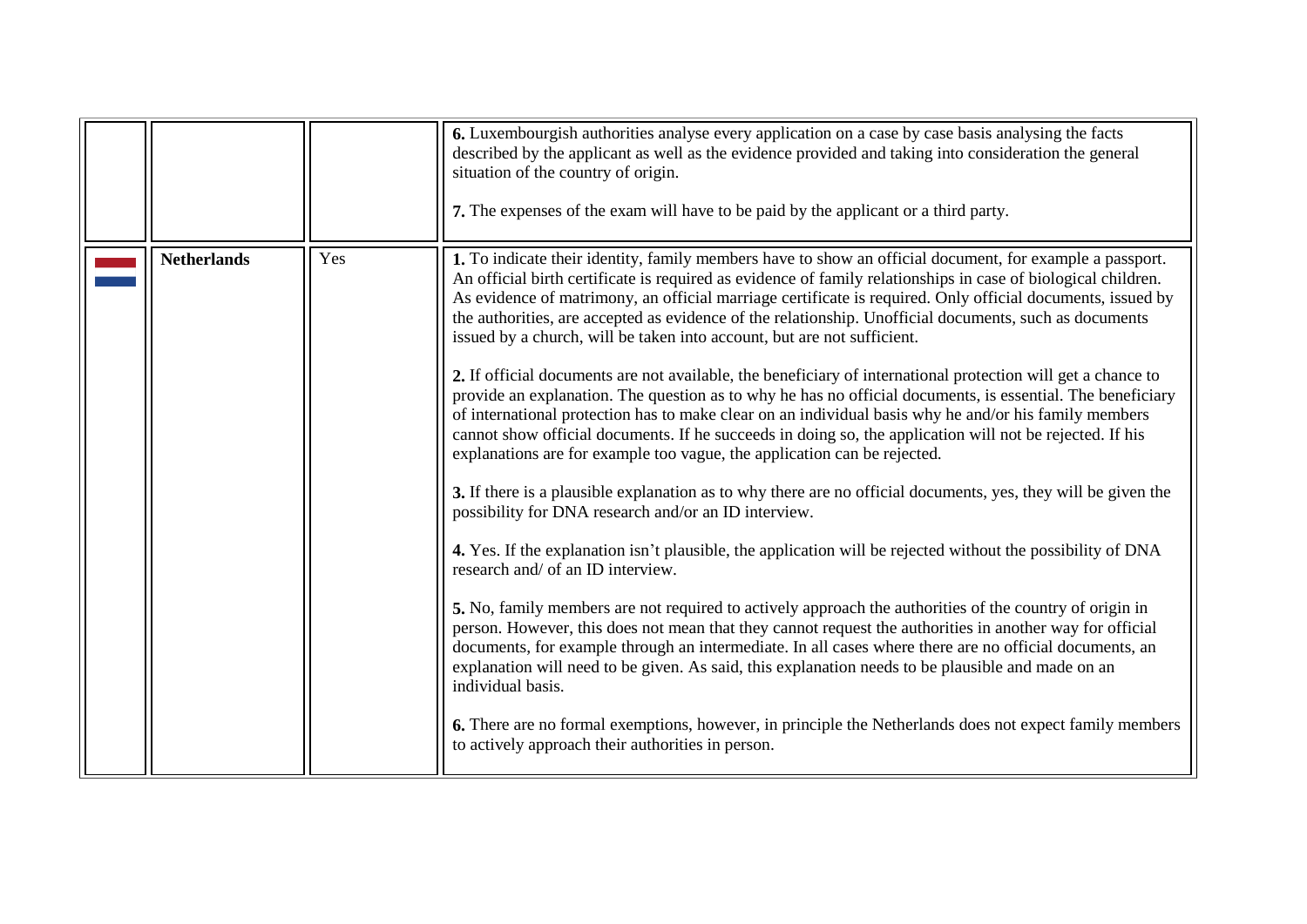<span id="page-17-0"></span>

|        |     | 7. No, but the Netherlands plans to introduce this obligation.                                                                                                                                                                                                                                                                                                                                                                                                                                                                                                                                                                                                                                                                                                                                                                                                                                                                                                                                                                                                                                                                                                                                                                                                                                                                                                                                                                                                                                                                                                                                                                                                                                                                                                                                                                                                                                                                                                                                                                                                                                                                                                                                          |
|--------|-----|---------------------------------------------------------------------------------------------------------------------------------------------------------------------------------------------------------------------------------------------------------------------------------------------------------------------------------------------------------------------------------------------------------------------------------------------------------------------------------------------------------------------------------------------------------------------------------------------------------------------------------------------------------------------------------------------------------------------------------------------------------------------------------------------------------------------------------------------------------------------------------------------------------------------------------------------------------------------------------------------------------------------------------------------------------------------------------------------------------------------------------------------------------------------------------------------------------------------------------------------------------------------------------------------------------------------------------------------------------------------------------------------------------------------------------------------------------------------------------------------------------------------------------------------------------------------------------------------------------------------------------------------------------------------------------------------------------------------------------------------------------------------------------------------------------------------------------------------------------------------------------------------------------------------------------------------------------------------------------------------------------------------------------------------------------------------------------------------------------------------------------------------------------------------------------------------------------|
| Poland | Yes | 1. There is no special procedure prepared specially for identity confirmation in case of family<br>reunification. Within the main documentary evidence confirming foreigners identity or family ties are<br>those listed below:<br>A general list of documents which are accepted as a proof:<br>$\overline{\omega}$ all types of passports (national passports, diplomatic passports, service passports, group passports and<br>substitute passports, including passports for children);<br>$\overline{\omega}$ identity documents (including documents issued for a specific period and temporary documents);<br>$\overline{\omega}$ citizenship certificates or some other official documents in which one's citizenship is mentioned or<br>clearly specified.<br>A list of documents which may be accepted as a proof:<br>$\overline{\omega}$ the above-mentioned documents (the general list) whose validity expired over 6 months earlier;<br>$\overline{\omega}$ photocopies of the above-mentioned documents (the general list documents);<br>$\overline{\omega}$ driving licenses or photocopies thereof;<br>$\varpi$ birth certificates or photocopies thereof;<br>$\varpi$ company identity cards or photocopies thereof;<br>$\pi$ witness statements;<br>$\overline{\omega}$ statements made by an individual;<br>$\overline{\omega}$ any other documents which may be helpful in establishing identity of an individual;<br>$\omega$ service badges and military service books;<br>$\overline{\omega}$ seaman's registration books and skippers' service cards<br>$\omega$ laissez-passer issued by the country of origin.<br>In a case where it is necessary to make some additional findings documents may be supplemented with:<br>$\overline{\omega}$ confirmation of identity as a result of a search carried out in the Visa Information System (VIS);<br>$\overline{\omega}$ in the case of Member States not using the Visa Information System, positive identification established<br>from visa application records; and<br>$\overline{\omega}$ any other documents which may be used as additional materials in the procedure of confirming a<br>foreigner's identity.<br>2. Yes |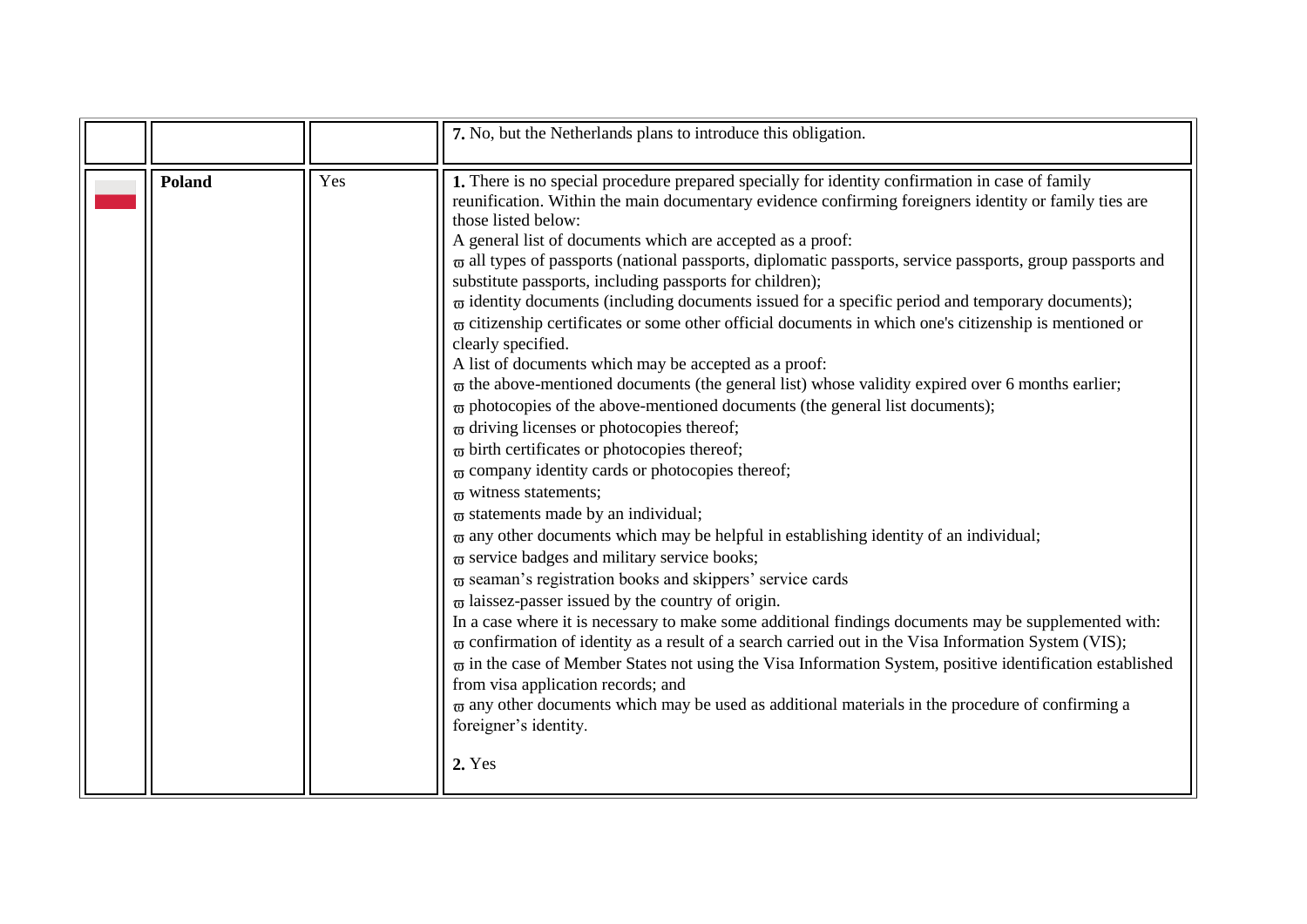<span id="page-18-0"></span>

|   |          |     | 3. In case of lack of documentary evidence of identity or family relationship, foreigners are subjected to<br>the ID interviews.<br>The following methods of establishing identity and verifying the data necessary to make a decision are<br>applied:<br>$\varpi$ language analysis;<br>$\overline{\omega}$ cultural or Country of Origin analysis;<br>$\overline{\omega}$ cooperation with national diplomatic posts on such issues as the authentication of the documents<br>constituting the evidence in the case;<br>$\varpi$ witnesses' declaration;<br>DNA research is not foreseen yet.<br>4. No<br><b>5. Yes</b><br>6. No<br>7. Not applicable                                                                                                                                                                                                                                                                                                                                                                                                                        |
|---|----------|-----|--------------------------------------------------------------------------------------------------------------------------------------------------------------------------------------------------------------------------------------------------------------------------------------------------------------------------------------------------------------------------------------------------------------------------------------------------------------------------------------------------------------------------------------------------------------------------------------------------------------------------------------------------------------------------------------------------------------------------------------------------------------------------------------------------------------------------------------------------------------------------------------------------------------------------------------------------------------------------------------------------------------------------------------------------------------------------------|
| ۱ | Portugal | Yes | 1. According to Article 103 of Law 23/2007 of July 4 as amended by Law 29/2012 of August 9,<br>beneficiaries of international protection must submit: a) documents proving the existence of relevant<br>family ties or non-marital partnership; b)documents proving the conditions to access family reunification<br>can be accomplished; c)certified copies of the travel documents of the family members or the life partner.<br>2. No. When a refugee/beneficiary of international protection cannot present the official documents which<br>confirm the relationship, other kinds of evidence must be considered.<br>3. Yes, the beneficiary of international protection and his/her family are given the possibility of DNA<br>research.<br>4. At the judicial level, when a foreigner is indicted for the crime of false declarations of parenthood, the<br>Prosecutor's Office may order the execution of the DNA test, which is done by the Forensic Medicine<br>Institute and paid by the Government. So far, at the civil and administrative levels, Portugal hasn't |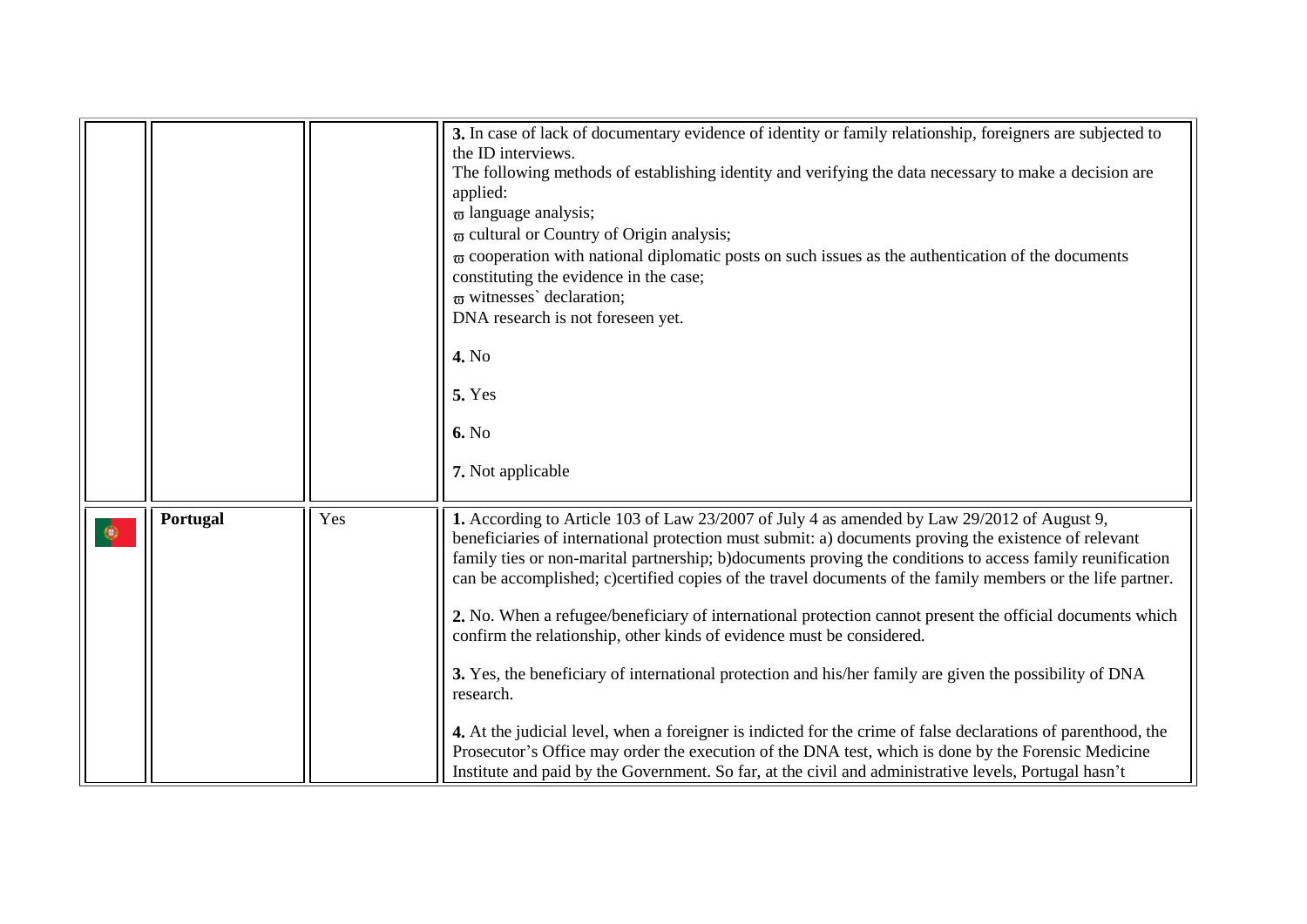<span id="page-19-0"></span>

|                        |     | registered any case of DNA tests regarding to clarify family relationships between beneficiaries of<br>international protection.<br>5. See answer to question 4.<br><b>6.</b> See answer to question 4.<br>7. See answer to question 4.                                                                                                                                                                                                                                                                                                                                                                                                                                                                                                                                                                                                                                                                                                                                                                                                                                                                                                                                                                                                                                                                                                                                                                                                                                                                                                                                                                                                                                                                                                                                                                                                                                                                                                                                                                                                                                                                                                                                                                                                                                                                                                                                                                                                                                                                                                                                                                                                                                                     |
|------------------------|-----|---------------------------------------------------------------------------------------------------------------------------------------------------------------------------------------------------------------------------------------------------------------------------------------------------------------------------------------------------------------------------------------------------------------------------------------------------------------------------------------------------------------------------------------------------------------------------------------------------------------------------------------------------------------------------------------------------------------------------------------------------------------------------------------------------------------------------------------------------------------------------------------------------------------------------------------------------------------------------------------------------------------------------------------------------------------------------------------------------------------------------------------------------------------------------------------------------------------------------------------------------------------------------------------------------------------------------------------------------------------------------------------------------------------------------------------------------------------------------------------------------------------------------------------------------------------------------------------------------------------------------------------------------------------------------------------------------------------------------------------------------------------------------------------------------------------------------------------------------------------------------------------------------------------------------------------------------------------------------------------------------------------------------------------------------------------------------------------------------------------------------------------------------------------------------------------------------------------------------------------------------------------------------------------------------------------------------------------------------------------------------------------------------------------------------------------------------------------------------------------------------------------------------------------------------------------------------------------------------------------------------------------------------------------------------------------------|
| <b>Slovak Republic</b> | Yes | 1. In the context of the Slovak Republic, family members of beneficiaries of international protection can<br>apply either for the temporary residence permit for the purpose of family reunification or in case the<br>family is present in the territory of the Slovak Republic, they can also apply for asylum for the purpose of<br>family reunification. Due to this fact, both options are mentioned below. Applying for asylum for the<br>purpose of family reunification: The third country national has to present an identity document and a<br>document proving the family ties - this includes a marriage certificate, birth certificate etc. Information on<br>the country of origin is also taken into account, i.e. what kind of documents are issued in the respective<br>country of origin, how credible they are. Depending on the case, other documents might also be taken into<br>account such as family photos, videos from the wedding, family celebrations etc. Applying for temporary<br>residence for the purpose of family reunification: The third country national has to present an identity<br>document and a document proving the family ties - this includes a marriage certificate, birth certificate<br>etc. In case the beneficiary of international protection he/she is reuniting with has been entrusted into the<br>applicant's care, also a proof of this has to be submitted. If the application for temporary residence for the<br>purpose of family reunification with a beneficiary of international protection is submitted within three<br>months since granting of the international protection, the applicant for family reunification can present<br>also other proof of family ties such as a statement or a declaration of honour.<br>2. In the context of the Slovak Republic, family members of beneficiaries of international protection can<br>apply either for the temporary residence permit for the purpose of family reunification or in case the<br>family is present in the territory of the Slovak Republic, they can also apply for asylum for the purpose of<br>family reunification. Due to this fact, both options are mentioned below. Applying for asylum for the<br>purpose of family reunification: The third country national has to present an identity document and a<br>document proving the family ties - this includes a marriage certificate, birth certificate etc. Information on<br>the country of origin is also taken into account, i.e. what kind of documents are issued in the respective<br>country of origin, how credible they are. Depending on the case, other documents might also be taken into |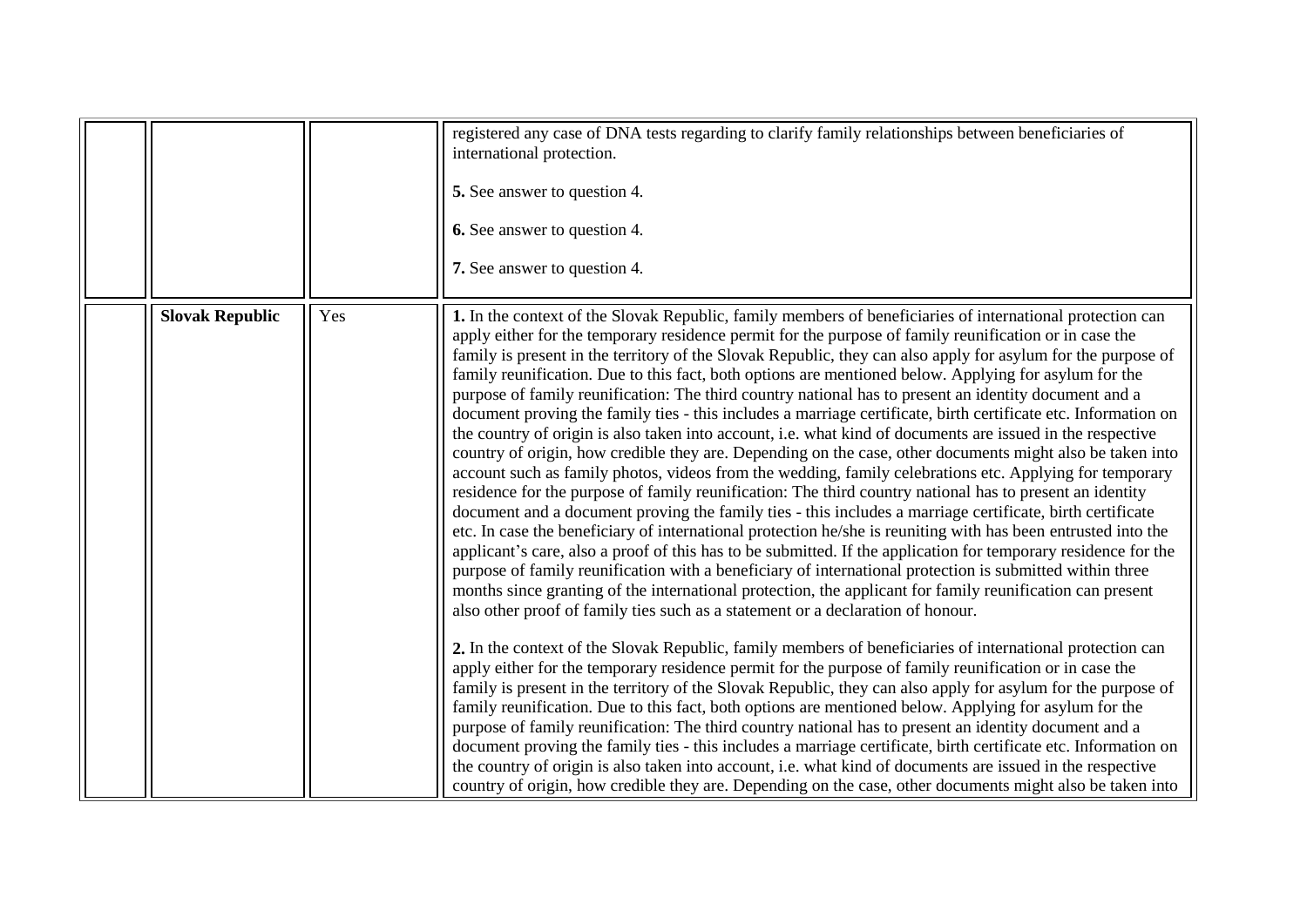<span id="page-20-0"></span>

|                 |     | account such as family photos, videos from the wedding, family celebrations etc. Applying for temporary<br>residence for the purpose of family reunification: The third country national has to present an identity<br>document and a document proving the family ties - this includes a marriage certificate, birth certificate<br>etc. In case the beneficiary of international protection he/she is reuniting with has been entrusted into the<br>applicant's care, also a proof of this has to be submitted. If the application for temporary residence for the<br>purpose of family reunification with a beneficiary of international protection is submitted within three<br>months since granting of the international protection, the applicant for family reunification can present<br>also other proof of family ties such as a statement or a declaration of honour.<br>3. Applying for asylum for the purpose of family reunification: Yes, the DNA test is carried out. Applying<br>for temporary residence for the purpose of family reunification: No, there is not a possibility of the DNA<br>test.<br>4. Applying for asylum for the purpose of family reunification: The applicant is obliged to prove and<br>explain why he/she does not have his/her identity documents or documents proving the family ties. If<br>he/she is not able to prove this, he/she is not considered trustworthy.<br>5. Applying for asylum for the purpose of family reunification: In cases when the person is present in the<br>territory of the Slovak Republic, it is possible to carry out the DNA test. Neither the applicant, nor the<br>Migration Office are able to contact the country of origin for issuing the documents.<br><b>6.</b> Applying for asylum for the purpose of family reunification: No. All applicants must comply with the<br>conditions.<br>7. Applying for asylum for the purpose of family reunification: If the DNA test is ordered by the state<br>authority, it is paid by the state. If the test is demanded by the applicant, he/she has to pay for the test. |
|-----------------|-----|----------------------------------------------------------------------------------------------------------------------------------------------------------------------------------------------------------------------------------------------------------------------------------------------------------------------------------------------------------------------------------------------------------------------------------------------------------------------------------------------------------------------------------------------------------------------------------------------------------------------------------------------------------------------------------------------------------------------------------------------------------------------------------------------------------------------------------------------------------------------------------------------------------------------------------------------------------------------------------------------------------------------------------------------------------------------------------------------------------------------------------------------------------------------------------------------------------------------------------------------------------------------------------------------------------------------------------------------------------------------------------------------------------------------------------------------------------------------------------------------------------------------------------------------------------------------------------------------------------------------------------------------------------------------------------------------------------------------------------------------------------------------------------------------------------------------------------------------------------------------------------------------------------------------------------------------------------------------------------------------------------------------------------------------------------------------------------------------------|
| <b>Slovenia</b> | Yes | 1. In case that beneficiary of international protection submit his application for family members within 90<br>days from the day when the status is granted at the ministry competent for internal affairs the beneficiary<br>for international protection needs to enclose only documents that prove the family bond and the identity of<br>his/her family members such as a valid travel document, birth certificate, etc. In case that beneficiary of<br>international protection submit his application after 90 days from the day when the status is granted he/she<br>needs to fulfil also other conditions as required by the respected legal act (health insurance, etc.). If the<br>refugee does not hold documents to prove the family bond, he has to provide all the facts about family                                                                                                                                                                                                                                                                                                                                                                                                                                                                                                                                                                                                                                                                                                                                                                                                                                                                                                                                                                                                                                                                                                                                                                                                                                                                                                |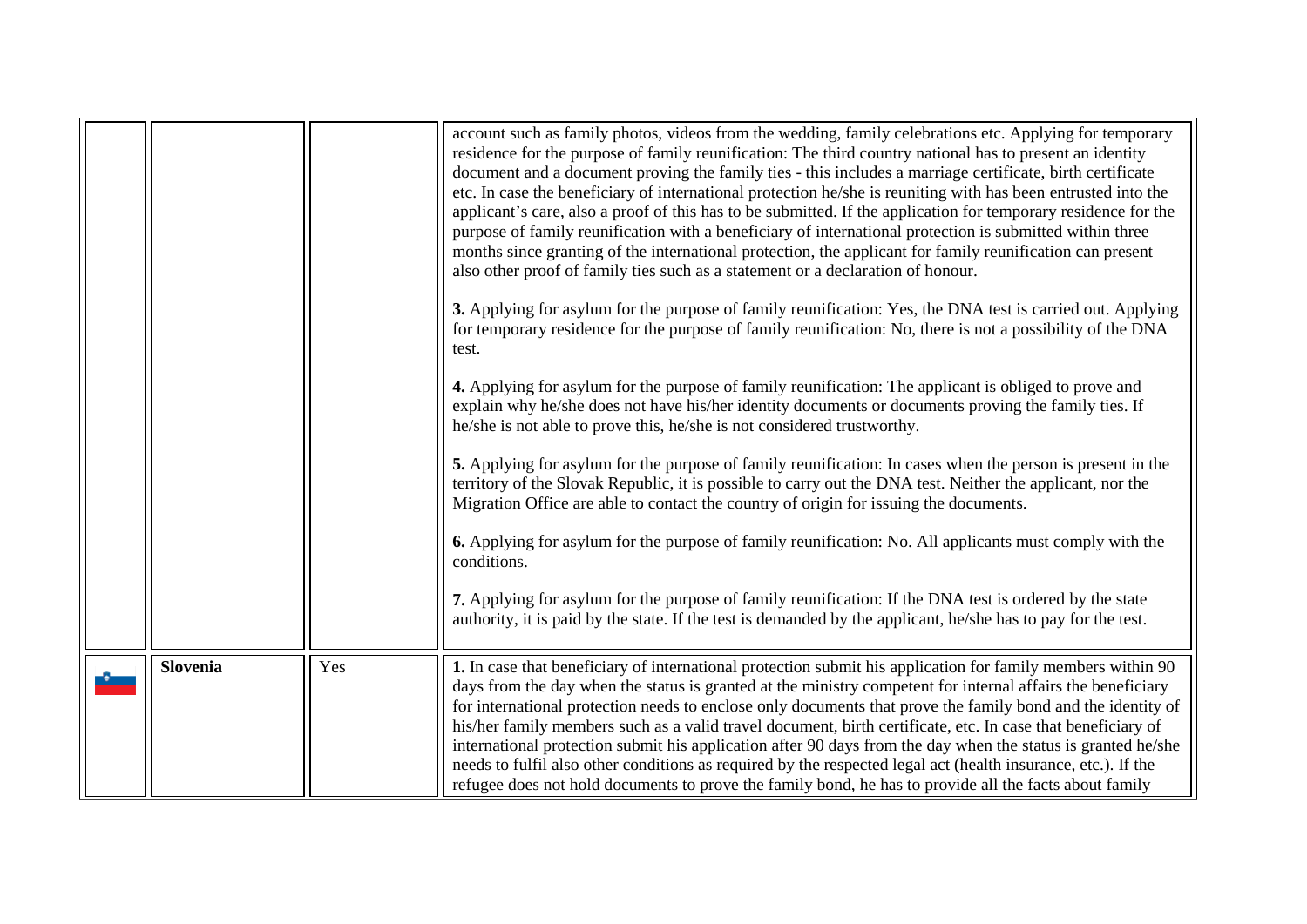<span id="page-21-0"></span>

|               |     | members with whom he wishes to be reunited, especially the names of family members, dates and places<br>of birth, the residence address in the country of origin, and information about the family members'<br>whereabouts at the time the application is submitted. In such a case, he also has to enclose written consent<br>which allows the competent authority to divulge information about his family members to international<br>organisations working in the field of migration for the purpose of validating family bonds. Prior to the<br>submission of data to international organisations operating in the field of migration, the competent<br>authority shall obtain a written statement of the organisation stating that it will protect the data against the<br>authorities of the country of origin.<br>2. See Q1. Each application for granting international protection status is dealing with individual<br>approach. Reasons for rejection of application are laying down in relevant legislations.<br>3. See Q1. So far we do not use DNA research. However, we do not excluded to use DNA research in a<br>future as one of tools either in case we will recognise any of such need.<br>4. See Q1.<br>5. See Q1.<br>6. See Q1.<br>7. N/A |
|---------------|-----|-----------------------------------------------------------------------------------------------------------------------------------------------------------------------------------------------------------------------------------------------------------------------------------------------------------------------------------------------------------------------------------------------------------------------------------------------------------------------------------------------------------------------------------------------------------------------------------------------------------------------------------------------------------------------------------------------------------------------------------------------------------------------------------------------------------------------------------------------------------------------------------------------------------------------------------------------------------------------------------------------------------------------------------------------------------------------------------------------------------------------------------------------------------------------------------------------------------------------------------------------------------------|
| <b>Sweden</b> | Yes | 1. As a main rule, family members are required to show passports and official documents as proof of<br>identity and family relationship. However, following the application of the principle of free consideration<br>of evidence in administrative procedures, other documents may also be used in exceptional cases.<br>2. If beneficiaries of international protection and their family members cannot provide documentary<br>evidence of the family relationship and the identity of the family members, they might qualify for<br>alleviation of the evidentiary burden. This means that applicants from countries where it is difficult to<br>obtain documentation of identity and family relationships, or where such documentation is not considered<br>reliable, may use other means of investigation to establish their identity and family relationship. If the<br>applicants do not qualify for alleviation of the evidentiary burden, the application may be rejected.                                                                                                                                                                                                                                                                             |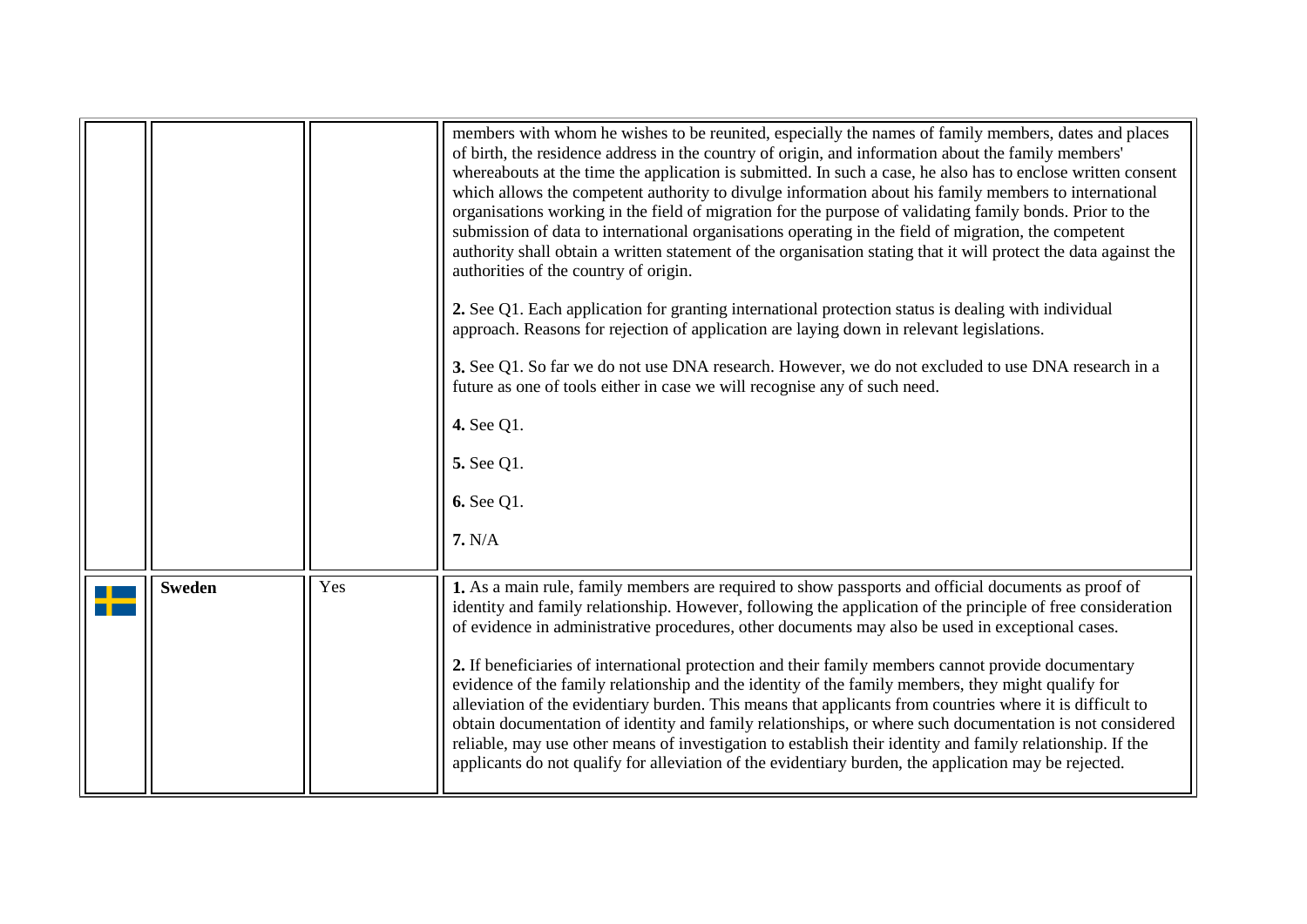<span id="page-22-0"></span>

|             |                       |     | 3. An ID interview should always be carried out when the family members cannot provide documentary<br>evidence of identity and/or family relationship. DNA research is one additional investigation measure that<br>may be used as a complement to the ID interview. Applicants who are unable to prove their identity<br>through a valid passport when applying for a residence permit, will need to submit a DNA sample (this is<br>subject to consent).<br>4. As a general rule, yes. How the applicant can make this plausible depends partly on the situation in the<br>country of origin.<br>5. As a general rule, yes. Again, this depends partly on the situation in the country of origin.<br>6. No, not as a general rule. The assessment is made on a case by case basis.<br>7. DNA research is free of charge when initiated by the Swedish Migration Agency. When family<br>members have organized and paid for DNA research on their own there is a possibility for remuneration<br>of the cost from the Migration Agency on application.                                                                                                                                                                                                                                                                                                                                                                                                                                                                                                                                                                                                                              |
|-------------|-----------------------|-----|--------------------------------------------------------------------------------------------------------------------------------------------------------------------------------------------------------------------------------------------------------------------------------------------------------------------------------------------------------------------------------------------------------------------------------------------------------------------------------------------------------------------------------------------------------------------------------------------------------------------------------------------------------------------------------------------------------------------------------------------------------------------------------------------------------------------------------------------------------------------------------------------------------------------------------------------------------------------------------------------------------------------------------------------------------------------------------------------------------------------------------------------------------------------------------------------------------------------------------------------------------------------------------------------------------------------------------------------------------------------------------------------------------------------------------------------------------------------------------------------------------------------------------------------------------------------------------------------------------------------------------------------------------------------------------------|
| $\geqslant$ | <b>United Kingdom</b> | Yes | 1. There is no requirement in the Immigration Rules for specified evidence to support a family reunion<br>application, the onus is on the applicant and their sponsor to provide sufficient evidence to prove their<br>relationship and satisfy the caseworker that they are related as claimed. Applicants could include a number<br>of documents to demonstrate they are related as claimed, this could be marriage certificate with English<br>translation (for applications made by spouses and unmarried partners), birth certificate (for applications<br>made by children), original letter from UK Visas and Immigration (UKVI) confirming the sponsor's leave<br>status in the UK. In terms of non-official documentation, applicants could provide wedding photos and<br>family photos, where possible, to support their application. Applications made by spouses or unmarried<br>partners should also contain; evidence that the sponsor and their spouse are maintaining contact with one<br>another (e.g. emails, letters and telephones bills), any evidence of sponsors sending money to their spouse,<br>and evidence that the sponsor mentioned their spouse when they originally applied for asylum in the UK.<br>This is all used to prove that the marriage is subsisting, genuine and they intend to live together in the UK.<br>2. If the application does not feature sufficient documentation from the above list then the application may<br>be deferred and further enquiries can be made to the Evidence and Enquiries Unit. Using the sponsor's<br>original Statement of Evidence Form, the caseworker may make further enquiries with the Evidence and |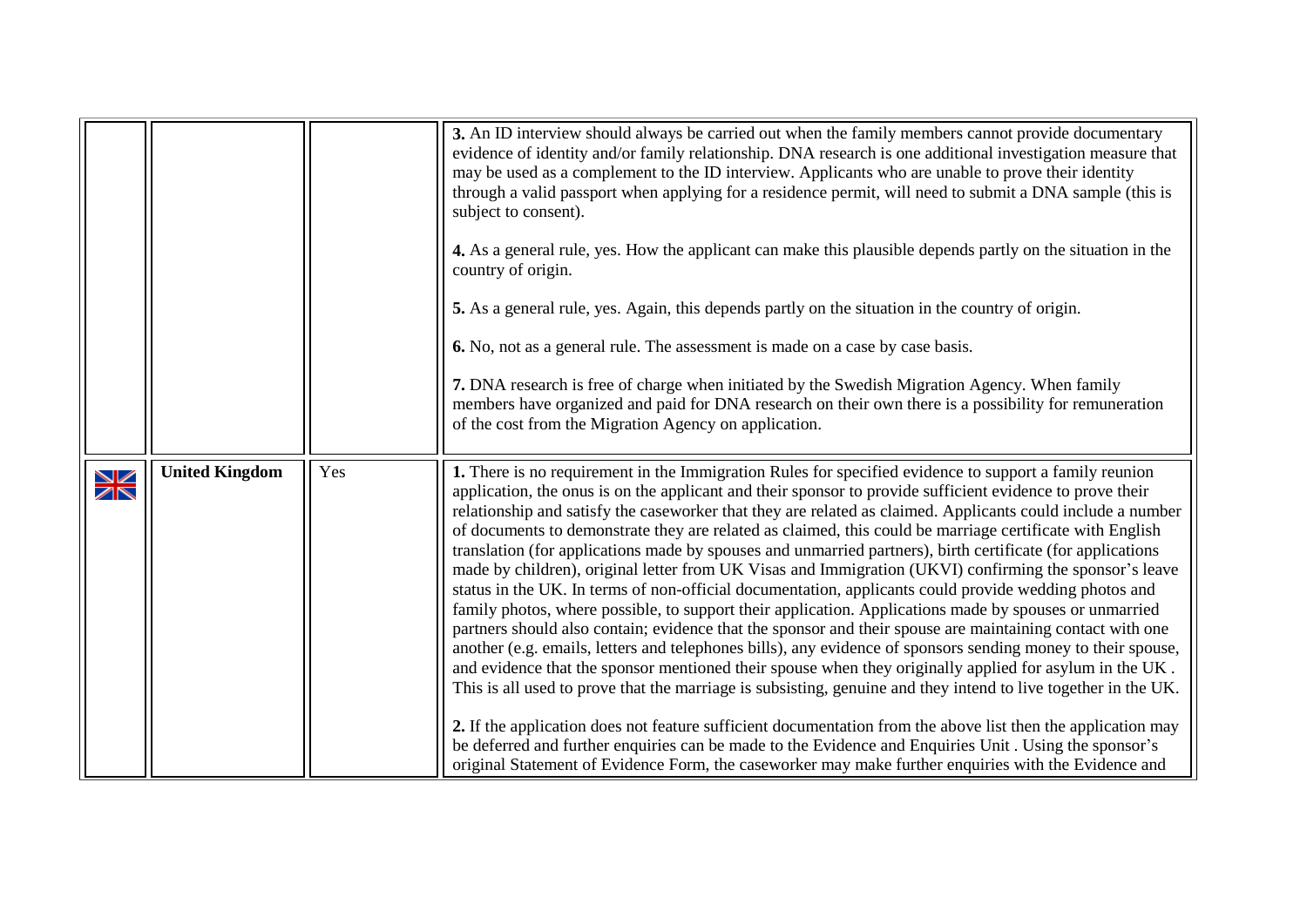<span id="page-23-0"></span>

|               |     | Enquiries Unit for evidence that the relationship is as claimed. The applicant will need to be able to<br>explain the reasons for the documentation not being readily available.<br>3. If a caseworker considers that an explanation about the lack of documents or further evidence is<br>required, enquiries should be made through either the applicant's representative, by post or arranging a<br>telephone call to the sponsor or applicant (where appropriate). If the caseworker is still not satisfied with<br>the evidence they may, if they think necessary, arrange an interview with the sponsor in the UK and/or<br>with the applicant overseas. The onus is on the applicant and their sponsor to provide sufficient evidence<br>to prove their relationship and satisfy the caseworker that they are related as claimed. As part of this they<br>may wish to submit DNA evidence at their own expense.<br>4. Yes, where original documents are not available to submit with any application, such as passport or<br>marriage/birth certificate, the onus is on the applicant to provide a reasonable alternative or an explanation<br>of their absence. We do not offer DNA testing but it is open to an applicant to submit such evidence to<br>establish they are related as claimed to the sponsor.<br>5. No (see 1- no specified documents required)<br>6. There is no requirement for family members of beneficiaries of international protection to approach the<br>authorities in their country of origin. However, they do need to provide sufficient evidence that they are<br>related as claimed and the relationship is subsisting as noted above.<br>7. They are not obliged to submit DNA evidence in family reunion applications but need to establish they<br>are related as claimed and one way to do so is to provide DNA evidence at their own expense. |
|---------------|-----|-------------------------------------------------------------------------------------------------------------------------------------------------------------------------------------------------------------------------------------------------------------------------------------------------------------------------------------------------------------------------------------------------------------------------------------------------------------------------------------------------------------------------------------------------------------------------------------------------------------------------------------------------------------------------------------------------------------------------------------------------------------------------------------------------------------------------------------------------------------------------------------------------------------------------------------------------------------------------------------------------------------------------------------------------------------------------------------------------------------------------------------------------------------------------------------------------------------------------------------------------------------------------------------------------------------------------------------------------------------------------------------------------------------------------------------------------------------------------------------------------------------------------------------------------------------------------------------------------------------------------------------------------------------------------------------------------------------------------------------------------------------------------------------------------------------------------------------------------------------------------------------------|
| <b>Norway</b> | Yes | 1. This depends on which country the applicant comes from. A passport is as a main rule always required<br>as evidence of Identity. For some countries we also ask for the documents the applicant provided when<br>applying for the passport (birth certificate, Id card etc.). To document the family relationship we normally<br>ask for a contract of marriage when the applicant is a spouse and a birth certificate if the applicant is a<br>child or a parent. For some countries we also ask for supporting family documents, for example a family<br>book. We do not ask applicants from countries that do not issue approved documents (Somalia) to provide<br>documents. Further we do not require documents from persons who will be able to derive refugee status<br>from their sponsor in Norway after being granted family reunification, and we do not ask applicants who<br>themselves are in danger of persecution from their own authorities to supply documents, unless they                                                                                                                                                                                                                                                                                                                                                                                                                                                                                                                                                                                                                                                                                                                                                                                                                                                                                          |